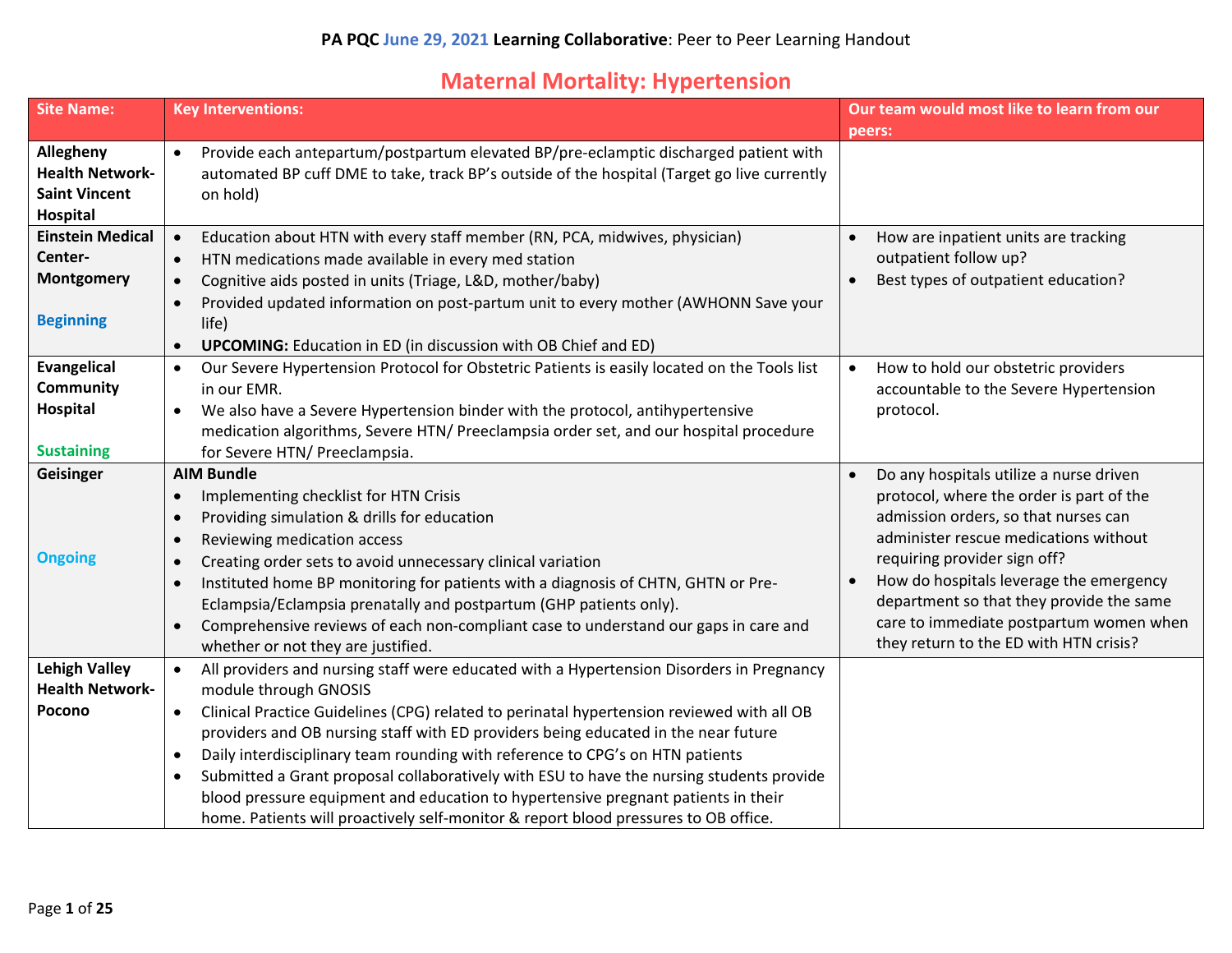| <b>Site Name:</b>                                                                   | <b>Key Interventions:</b>                                                                                                                                                                                                                                                                                                                                                                                                                                                                                                                                                                                                                                                                                                                                                                                                                                                                                                                                                                                                                                                                                                               | Our team would most like to learn from our                                                                                                                                                                                                                                                                                          |
|-------------------------------------------------------------------------------------|-----------------------------------------------------------------------------------------------------------------------------------------------------------------------------------------------------------------------------------------------------------------------------------------------------------------------------------------------------------------------------------------------------------------------------------------------------------------------------------------------------------------------------------------------------------------------------------------------------------------------------------------------------------------------------------------------------------------------------------------------------------------------------------------------------------------------------------------------------------------------------------------------------------------------------------------------------------------------------------------------------------------------------------------------------------------------------------------------------------------------------------------|-------------------------------------------------------------------------------------------------------------------------------------------------------------------------------------------------------------------------------------------------------------------------------------------------------------------------------------|
|                                                                                     |                                                                                                                                                                                                                                                                                                                                                                                                                                                                                                                                                                                                                                                                                                                                                                                                                                                                                                                                                                                                                                                                                                                                         | peers:                                                                                                                                                                                                                                                                                                                              |
| <b>Moses Taylor</b><br>Hospital<br><b>Ongoing</b>                                   | Development of a Hypertensive emergencies in OB- Severe Pre-eclampsia- Critical Event<br>Checklist.<br>Development of a Hypertensive emergencies in OB-Seizures/eclampsia- Critical Event<br>Checklist.<br>Development of a Hypertension Emergency card that can be worn with ID badges.<br>$\bullet$<br>Development of a Hypertensive Emergency competency which includes the appropriate<br>$\bullet$<br>way to obtain a blood pressure. Competency is completed yearly.<br>Education to all ED staff and ICU staff on management of hypertension in the OB<br>$\bullet$<br>population.<br>Departmental tabletop drills/ discussion concerning the management of patients with<br>hypertension.<br>Completion of a Blood Pressure/ Hypertensive Monitor to help with the identification of<br>severe range blood pressures and time hypertensive medications were administered.<br>Implementation of Perigen software to monitor and alarm with out-of-range EFM strips<br>$\bullet$<br>and maternal vital signs.<br>Implementation of the AWHONN Post- Birth Warning Signs as discharge instructions for<br>$\bullet$<br>going home. | How everyone is able to get other<br>$\bullet$<br>department (ICU and ED) with treating severe<br>range pressures of 160/110?<br>Other possible educational avenues used for<br>education on this topic.<br>What other hospitals are doing for blood<br>$\bullet$<br>pressure management of postpartum<br>patients after discharge? |
| <b>Penn Medicine-</b><br><b>Chester County</b><br><b>Hospital</b>                   | Preeclampsia Pathway<br>$\bullet$<br>Hypertensive Management Pathway<br>$\bullet$<br>Postpartum Hypertension Pathway<br>$\bullet$<br>Adoption of Heart Safe Motherhood<br>$\bullet$                                                                                                                                                                                                                                                                                                                                                                                                                                                                                                                                                                                                                                                                                                                                                                                                                                                                                                                                                     | How were you able to sustain improvements<br>$\bullet$<br>made with managing hypertensive disorders?                                                                                                                                                                                                                                |
| <b>Penn Medicine-</b><br>Lancaster<br>General/Women<br>and Babies<br><b>Ongoing</b> | Identified physician and unit-based champions to participate in sub-committee of care<br>$\bullet$<br>management team<br>Completed assessment of current state with champions and identified areas of<br>$\circ$<br>opportunity to improve standardization and care.<br>Established a target condition to further identify stakeholders and develop an action<br>$\circ$<br>plan<br>Developed provider and nursing education - Jan 2021<br>$\bullet$<br>Updated order sets to assist with antihypertensive medication ordering - Jan 2021<br>$\bullet$<br>Refined EMR best practice alerts for preeclampsia to better target treatment of severe<br>$\bullet$<br>range hypertension - June 2021<br>Established a method for reporting and determining baseline data<br>o Validated current preeclampsia pathway report provides correct information                                                                                                                                                                                                                                                                                     | We would like to hear from other hospitals<br>$\bullet$<br>who have leveraged their EMR to assist with<br>identification and treatment of patients with<br>severe range BP's.                                                                                                                                                       |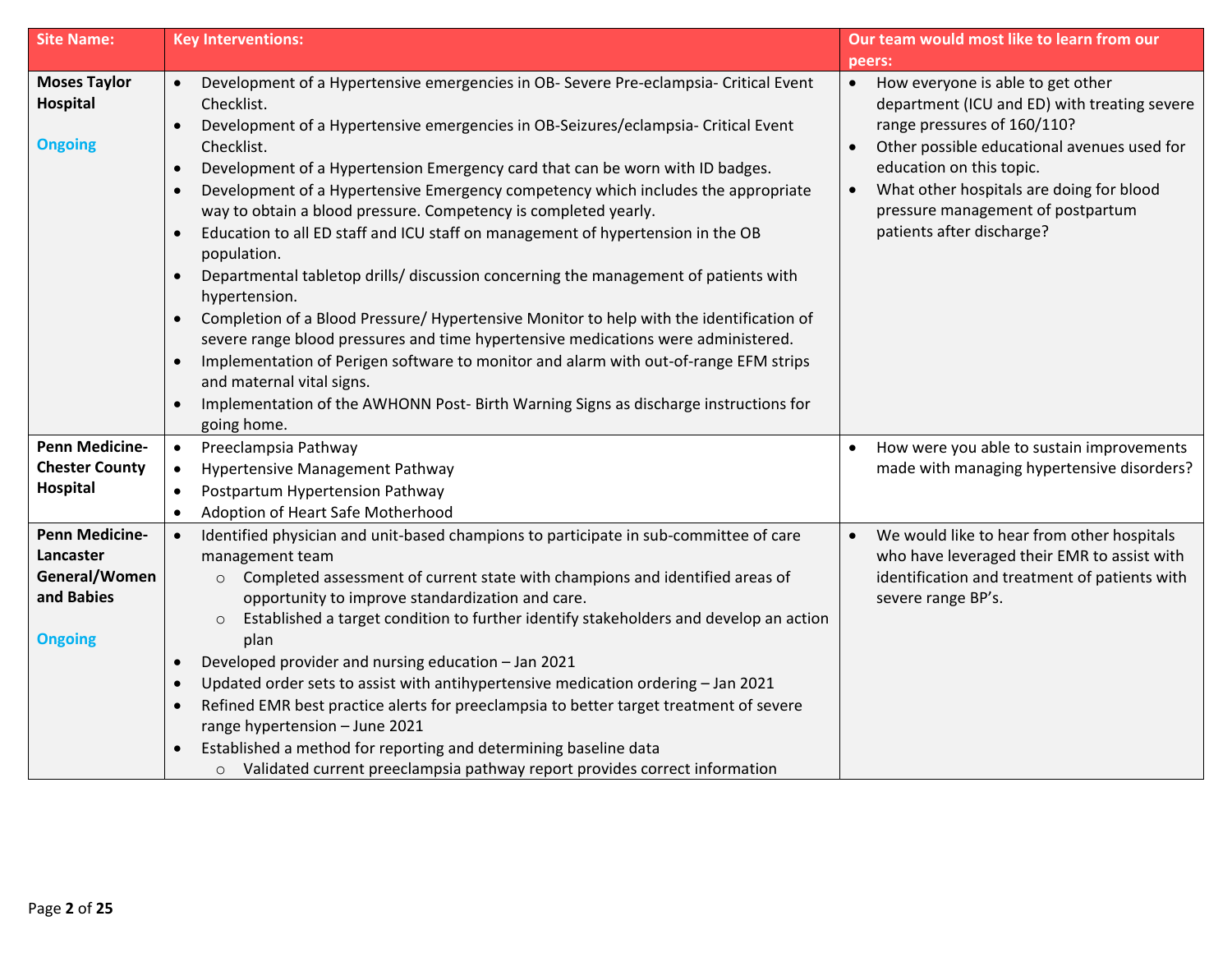| <b>Site Name:</b>                                                                                                   | <b>Key Interventions:</b>                                                                                                                                                                                                                                                                                                                                                                                                                                                                                                                                                                                                                                                                                                                                                                                                                                                                                                                                                                                                                                                                                                                                                                                                                                                                                                                                                                                                                                                                          | Our team would most like to learn from our                                                                                                                                                                                                                                                                                             |
|---------------------------------------------------------------------------------------------------------------------|----------------------------------------------------------------------------------------------------------------------------------------------------------------------------------------------------------------------------------------------------------------------------------------------------------------------------------------------------------------------------------------------------------------------------------------------------------------------------------------------------------------------------------------------------------------------------------------------------------------------------------------------------------------------------------------------------------------------------------------------------------------------------------------------------------------------------------------------------------------------------------------------------------------------------------------------------------------------------------------------------------------------------------------------------------------------------------------------------------------------------------------------------------------------------------------------------------------------------------------------------------------------------------------------------------------------------------------------------------------------------------------------------------------------------------------------------------------------------------------------------|----------------------------------------------------------------------------------------------------------------------------------------------------------------------------------------------------------------------------------------------------------------------------------------------------------------------------------------|
|                                                                                                                     |                                                                                                                                                                                                                                                                                                                                                                                                                                                                                                                                                                                                                                                                                                                                                                                                                                                                                                                                                                                                                                                                                                                                                                                                                                                                                                                                                                                                                                                                                                    | peers:                                                                                                                                                                                                                                                                                                                                 |
| <b>Penn Medicine-</b><br>Pennsylvania<br>Hospital                                                                   | Facility wide standard protocol<br>$\bullet$<br>Checklists and escalation algorithms<br>$\circ$<br>Interdisciplinary approach including all areas where pregnant patients receive care<br>$\circ$<br>Standard approach to educating prenatal and postpartum women:<br>Evaluating options through Cipher Health or MyPennMedicine<br>$\circ$<br>Including family in education across the continuum<br>$\circ$<br>Severe hypertension simulations:<br>$\bullet$<br>Incorporating hypertension drills into existing in-situ simulation program<br>$\circ$                                                                                                                                                                                                                                                                                                                                                                                                                                                                                                                                                                                                                                                                                                                                                                                                                                                                                                                                             | What strategies have you used to engage<br>$\bullet$<br>community members in quality<br>improvement?<br>We have fully integrated the Heart Safe<br>Motherhood program into our care of<br>patients with hypertension. What proactive<br>approaches have others taken to educate<br>women on hypertension before they are<br>diagnosed? |
| <b>Penn State</b><br><b>Health-Hershey</b><br><b>Medical Center</b><br>and Children's<br>Hospital<br><b>Ongoing</b> | Development of written evidence-based guidelines for management of acute hypertensive<br>emergency in pregnant and postpartum patients (completed)<br>ED, ICU, and WHU nursing staff education (completed/ongoing)<br>Availability of guidelines in the electronic manual(s) and posted on the unit (completed)<br>Development of a quick reference tool/checklist based on the written guidelines<br>$\bullet$<br>(completed)<br>Placement of medications in Mediation Pyxis machines for quick and easy access<br>(completed)<br>OB Provider education distributed and tracked via an electronic education module (in<br>progress)<br>Provide education on hypertensive crisis in pregnancy and postpartum to providers in<br>$\bullet$<br>other related locations and specialties (ED, Anesthesia, Trauma, etc.) (in progress)<br>Collaborative interdepartmental meeting(s) with WHU and ED to review treatment<br>$\bullet$<br>guidelines and specific clinical opportunities (in progress)<br>Conduct team debriefs with team members caring for a patient with hypertensive<br>$\bullet$<br>emergency (coming soon)<br>Complete case revies for patients who were not treated within 60 minutes, per the PA<br>$\bullet$<br>PQC measure. Disseminate key findings and improvement opportunities at the monthly<br>WHU interdisciplinary forum (completed/ongoing)<br>Conduct interdisciplinary simulations on hypertensive emergencies biannually or more<br>frequently (completed/ongoing) | How are you providing and tracking<br>$\bullet$<br>education completed for providers outside of<br>OB specialty?                                                                                                                                                                                                                       |
| Punxsutawney                                                                                                        | Develop order sets for the ED for timely treatment of Hypertensive pregnant/postpartum                                                                                                                                                                                                                                                                                                                                                                                                                                                                                                                                                                                                                                                                                                                                                                                                                                                                                                                                                                                                                                                                                                                                                                                                                                                                                                                                                                                                             |                                                                                                                                                                                                                                                                                                                                        |
| Hospital                                                                                                            | patients                                                                                                                                                                                                                                                                                                                                                                                                                                                                                                                                                                                                                                                                                                                                                                                                                                                                                                                                                                                                                                                                                                                                                                                                                                                                                                                                                                                                                                                                                           |                                                                                                                                                                                                                                                                                                                                        |
|                                                                                                                     | Education of ED staff/physicians on identifying & treating Hypertensive                                                                                                                                                                                                                                                                                                                                                                                                                                                                                                                                                                                                                                                                                                                                                                                                                                                                                                                                                                                                                                                                                                                                                                                                                                                                                                                                                                                                                            |                                                                                                                                                                                                                                                                                                                                        |
| <b>St. Clair Hospital</b>                                                                                           | pregnant/postpartum patient using ACOG & AIM guidelines<br><b>AIM Bundle</b>                                                                                                                                                                                                                                                                                                                                                                                                                                                                                                                                                                                                                                                                                                                                                                                                                                                                                                                                                                                                                                                                                                                                                                                                                                                                                                                                                                                                                       |                                                                                                                                                                                                                                                                                                                                        |
|                                                                                                                     | Unit-standard, stage-based, obstetric hemorrhage emergency management plan with<br>checklists<br>Quantification of blood loss                                                                                                                                                                                                                                                                                                                                                                                                                                                                                                                                                                                                                                                                                                                                                                                                                                                                                                                                                                                                                                                                                                                                                                                                                                                                                                                                                                      | Data tracking tips.<br>Discussion/debrief with families                                                                                                                                                                                                                                                                                |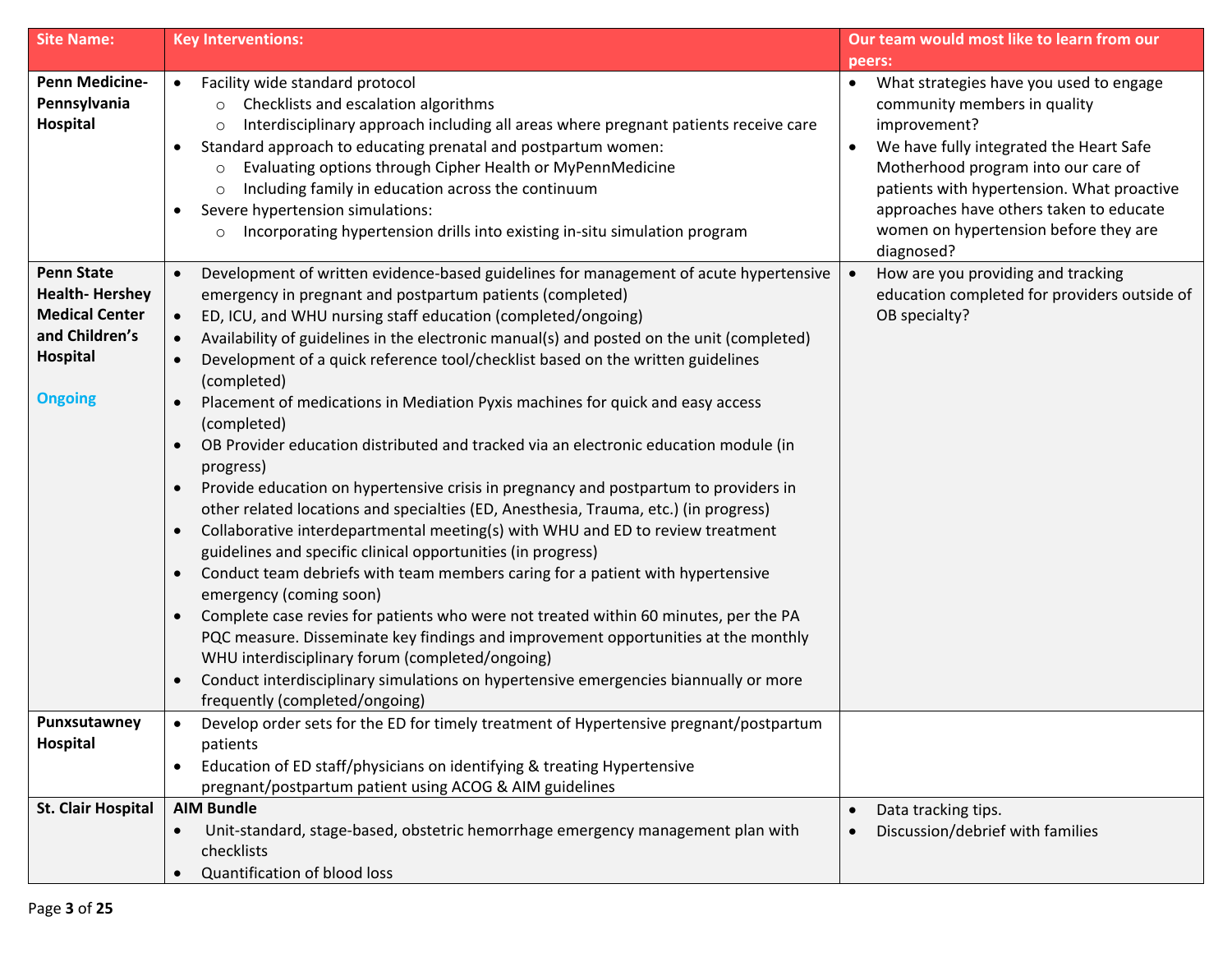| <b>Site Name:</b>                                        | <b>Key Interventions:</b>                                                                                                                                                                                                                                                                                                                                                                                                                                                                                                                                                                                                                                                                                                                                                                                                                                                                                                                                                                                                                                                                                                                                                                                                                                                                                                                                                                                                                                                                                                                                                                                                                                                                                                                                                                                                                            | Our team would most like to learn from our                                                                         |
|----------------------------------------------------------|------------------------------------------------------------------------------------------------------------------------------------------------------------------------------------------------------------------------------------------------------------------------------------------------------------------------------------------------------------------------------------------------------------------------------------------------------------------------------------------------------------------------------------------------------------------------------------------------------------------------------------------------------------------------------------------------------------------------------------------------------------------------------------------------------------------------------------------------------------------------------------------------------------------------------------------------------------------------------------------------------------------------------------------------------------------------------------------------------------------------------------------------------------------------------------------------------------------------------------------------------------------------------------------------------------------------------------------------------------------------------------------------------------------------------------------------------------------------------------------------------------------------------------------------------------------------------------------------------------------------------------------------------------------------------------------------------------------------------------------------------------------------------------------------------------------------------------------------------|--------------------------------------------------------------------------------------------------------------------|
|                                                          |                                                                                                                                                                                                                                                                                                                                                                                                                                                                                                                                                                                                                                                                                                                                                                                                                                                                                                                                                                                                                                                                                                                                                                                                                                                                                                                                                                                                                                                                                                                                                                                                                                                                                                                                                                                                                                                      | peers:                                                                                                             |
|                                                          | Standards for early warning signs, diagnostic criteria, monitoring, and treatment of severe<br>$\bullet$<br>preeclampsia/eclampsia (include order sets and algorithms)<br>Establish a culture of huddles for high-risk patients and post-event debriefs to identify<br>$\bullet$<br>successes and opportunities<br>Business plan drafted for Perinatal Social Worker for unit<br>$\bullet$                                                                                                                                                                                                                                                                                                                                                                                                                                                                                                                                                                                                                                                                                                                                                                                                                                                                                                                                                                                                                                                                                                                                                                                                                                                                                                                                                                                                                                                           | HIS/EMR Support - tips on how other<br>$\bullet$<br>organizations built tools to help collect data<br>from the EMR |
| St. Luke's<br><b>University</b><br><b>Health Network</b> | Verified with ED if current screening process is to determine if patient recently had a baby<br>$\bullet$<br>Enlisted our EPIC IT team members to assist us with building a screening tool to be used in<br>$\bullet$<br><b>ED</b><br>Contacted WellSpan contact to get input on what they have included in their screening<br>$\bullet$<br>tool<br>Ordered AWHONN magnets to distribute at discharge for mothers to put on fridge<br>$\circ$                                                                                                                                                                                                                                                                                                                                                                                                                                                                                                                                                                                                                                                                                                                                                                                                                                                                                                                                                                                                                                                                                                                                                                                                                                                                                                                                                                                                        |                                                                                                                    |
| <b>Tower Health-</b><br><b>Reading</b><br>Hospital       | HTN protocol in place by 7/1/20 (model after the California Quality Collaborative).<br>$\bullet$<br>AWHONN post birth warning signs education for staff & for all post-partum patients prior<br>to discharge.                                                                                                                                                                                                                                                                                                                                                                                                                                                                                                                                                                                                                                                                                                                                                                                                                                                                                                                                                                                                                                                                                                                                                                                                                                                                                                                                                                                                                                                                                                                                                                                                                                        |                                                                                                                    |
| <b>UPMC Womens</b><br><b>Health Service</b><br>Line      | Readiness:<br>Diagnostic criteria, monitoring & treatment of severe preeclampsia/eclampsia, algorithms,<br>order sets, protocols, staff & provider education, unit-based drills, debriefs. Process<br>defined for timely triage & inpatient, outpatient, & ED evaluation. Medications for<br>treatment stocked and immediately available.<br>Recognition and Prevention:<br>Created prenatal and postpartum patient education on signs and symptoms of<br>$\bullet$<br>hypertensive pregnancy disorders to align with new perinatal TJC standards.<br>Expanding remote monitoring for outpatient B/P monitoring and symptomatology and is<br>$\bullet$<br>currently being spread to the other system hospitals. Last quarter HZN and NW, Hamot<br>and Altoona next.<br>Adding to the banner bar in Cerner EHR an alert that the patient is postpartum for 6<br>$\bullet$<br>weeks after birth as an additional alert for ED providers that a pts visit may be related to<br>they recently gave birth versus a non-pregnancy related condition.<br>Response:<br>Implemented Nurse Driven Protocol for ordering remote monitoring.<br>$\bullet$<br>Provided take home toolkit for participants. Due to Covid-19, more patients are provided<br>blood pressure cuffs in the outpatient setting.<br>Post birth warning sign magnets provided to all mothers upon discharge across UPMC<br>$\bullet$<br>Implemented Maternal Fetal Triage Index (MFTI) obstetrical triage rapid assessment tool<br>$\bullet$<br>Finalized System wide policy for assessing and managing HTN.<br>$\bullet$<br>Rolled out to all 15 hospitals providing patients with purple wrist bands to be worn for the<br>$\bullet$<br>4 <sup>th</sup> trimester as a reminder to tell any healthcare provider they delivered, and issue can be<br>related to the recent delivery HTN. | What are their strategies for meeting the<br>$\bullet$<br>educational needs of patients with language<br>barriers? |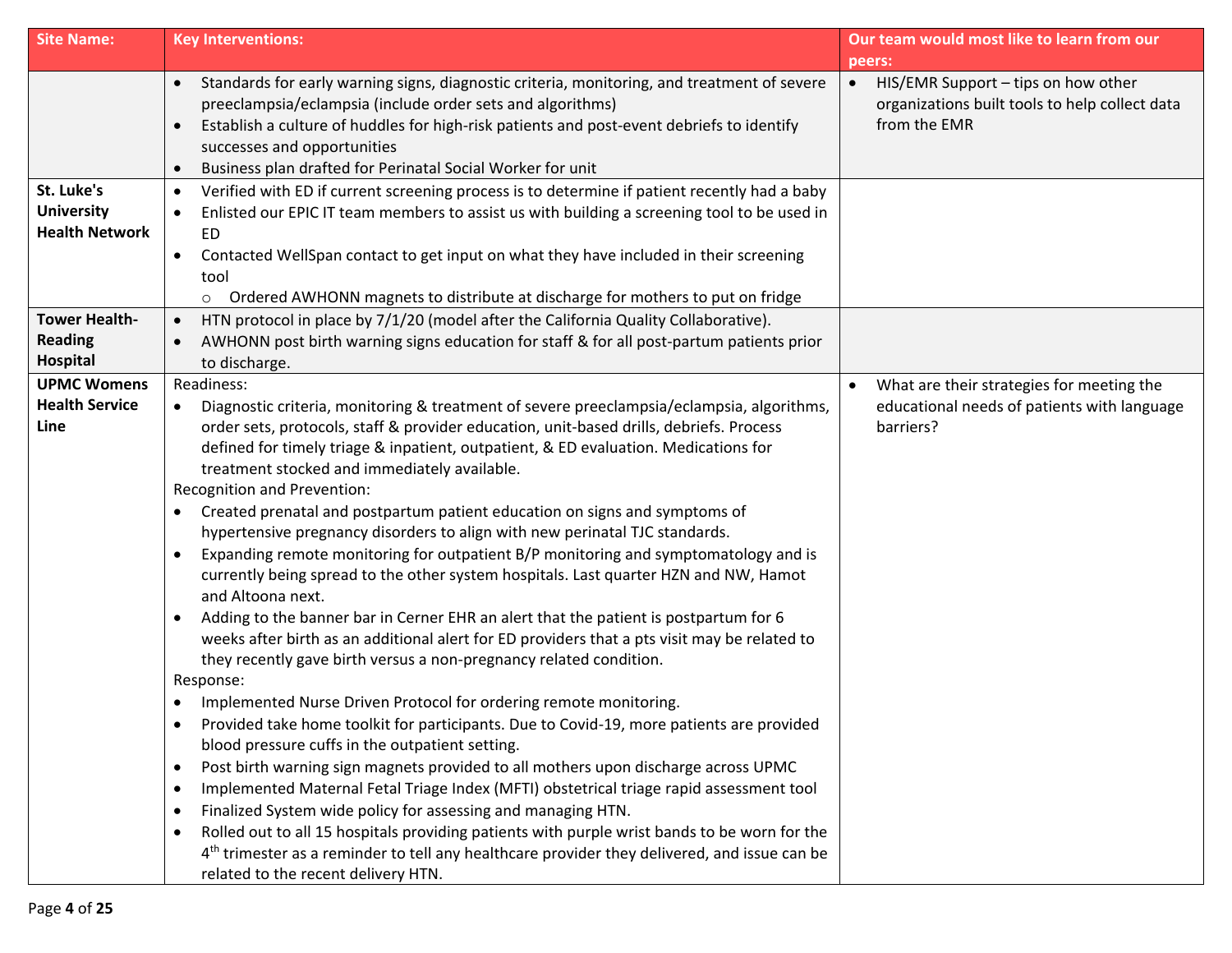| <b>Site Name:</b>      | <b>Key Interventions:</b>                                                                            | Our team would most like to learn from our |
|------------------------|------------------------------------------------------------------------------------------------------|--------------------------------------------|
|                        |                                                                                                      | peers:                                     |
| <b>WellSpan Health</b> | Completed:                                                                                           |                                            |
|                        | Roll out of low dose aspirin screening in epic at the first OB visit<br>$\bullet$                    |                                            |
|                        | Free aspirin provided at office<br>$\bullet$                                                         |                                            |
|                        | Roll out of Relias OB education-Hypertension module complete<br>$\bullet$                            |                                            |
|                        | Roll out of Meds to Beds (YH) to get severe HTN meds to patients prior to discharge.<br>$\bullet$    |                                            |
|                        | Implemented new policy on severe hypertension<br>$\bullet$                                           |                                            |
|                        | Implemented new physician guidelines on severe hypertension<br>$\bullet$                             |                                            |
|                        | Implemented severe maternal morbidity reviews<br>$\bullet$                                           |                                            |
|                        | Creation of an Epic grease board alert to OB team of severe HTN and to trigger need for<br>$\bullet$ |                                            |
|                        | repeat BP measurement in pregnant and postpartum women with severe hypertension                      |                                            |
|                        | Education on SMM for all ED nurses rolled out at each entity<br>$\bullet$                            |                                            |
|                        | System wide ED policy approved by the ED system workgroup<br>$\bullet$                               |                                            |
|                        | System wide debriefing form created and approved by the WCSL Education Committee<br>$\bullet$        |                                            |
|                        | In process:                                                                                          |                                            |
|                        | Post-birth screen in the ED with BPA (DONE) goes live Sept. 15th<br>$\bullet$                        |                                            |

# **Moving on Maternal Depression (MOMD)**

| <b>Site Name:</b>                                                           | <b>Key Interventions:</b>                                                                                                                                                                                         | Our team would most like to learn from our<br>peers:                                                                                                                                                                                                                                                                                                                          |
|-----------------------------------------------------------------------------|-------------------------------------------------------------------------------------------------------------------------------------------------------------------------------------------------------------------|-------------------------------------------------------------------------------------------------------------------------------------------------------------------------------------------------------------------------------------------------------------------------------------------------------------------------------------------------------------------------------|
| Geisinger<br><b>Medical Center</b><br><b>Ongoing</b>                        | Increase prenatal screening rate<br>Increase postpartum screening rate<br>Examine all data by race/ethnicity<br>Address any identified disparities<br>$\circ$<br>Improve tracking of follow-up to at-risk screens | How are you providing support for staff to<br>$\bullet$<br>assist with at-risk screens? Specifically for<br>clinics with fewer resources (e.g., no on-site<br>care management/social work)?<br>Suggestions on how to decrease time to be<br>$\bullet$<br>seen after a behavioral health referral?<br>How to most efficiently pull data on follow-<br>$\bullet$<br>up metrics? |
| <b>Lehigh Valley</b><br>Hospital-<br><b>Cedar Crest</b><br><b>Beginning</b> | Plan to replace existing phq2/9 with a different screening tool<br>Increase frequency of screening to 14, 24 and 36 weeks<br><b>Education for Providers</b><br><b>Education for Nurses</b>                        | Overcoming lack of sufficient number of<br>$\bullet$<br>counselors, mental health providers<br>Increasing provider's education re: other<br>$\bullet$<br>resources and counseling techniques<br>Overcoming fear of treating mental health<br>disorders<br>Documentation help<br>$\bullet$                                                                                     |
| <b>Lehigh Valley</b><br>Hospital-<br><b>Hazleton</b>                        | Plan to replace existing phq2/9 with a different screening tool<br>Increase frequency of screening to 14, 24 and 36 weeks<br><b>Education for Providers</b>                                                       | Overcoming lack of sufficient number of<br>$\bullet$<br>counselors, mental health providers                                                                                                                                                                                                                                                                                   |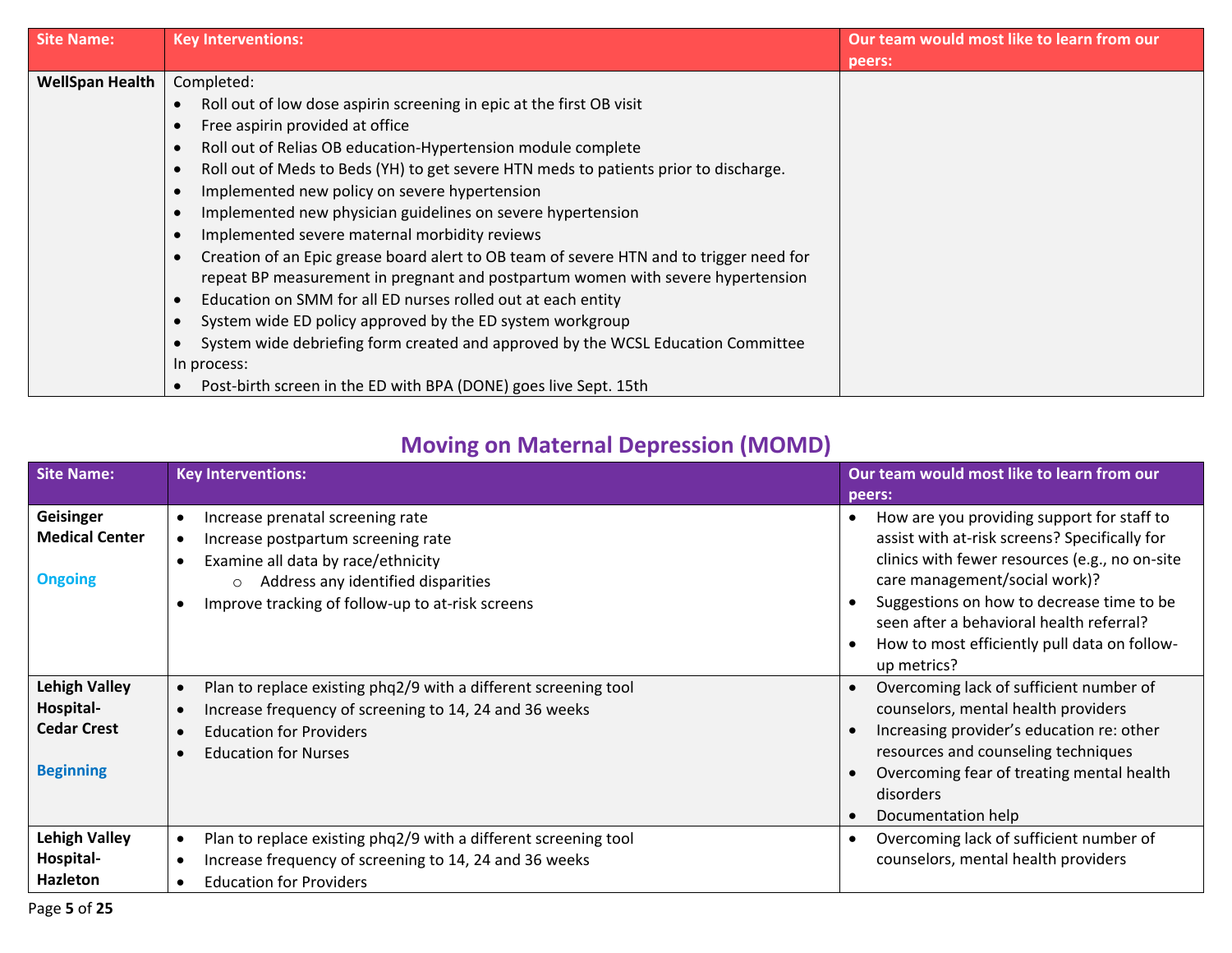| <b>Beginning</b><br><b>Lehigh Valley</b><br>Hospital-<br><b>Muhlenberg</b><br><b>Beginning</b> | <b>Education for Nurses</b><br>$\bullet$<br>Plan to replace existing phq2/9 with a different screening tool<br>$\bullet$<br>Increase frequency of screening to 14, 24 and 36 weeks<br>$\bullet$<br><b>Education for Providers</b><br>$\bullet$<br><b>Education for Nurses</b><br>$\bullet$                                                                                                                 | Increasing provider's education re: other<br>$\bullet$<br>resources and counseling techniques<br>Overcoming fear of treating mental health<br>disorders<br>Documentation help<br>$\bullet$<br>Overcoming lack of sufficient number of<br>$\bullet$<br>counselors, mental health providers<br>Increasing provider's education re: other<br>$\bullet$<br>resources and counseling techniques<br>Overcoming fear of treating mental health<br>disorders |
|------------------------------------------------------------------------------------------------|------------------------------------------------------------------------------------------------------------------------------------------------------------------------------------------------------------------------------------------------------------------------------------------------------------------------------------------------------------------------------------------------------------|------------------------------------------------------------------------------------------------------------------------------------------------------------------------------------------------------------------------------------------------------------------------------------------------------------------------------------------------------------------------------------------------------------------------------------------------------|
|                                                                                                |                                                                                                                                                                                                                                                                                                                                                                                                            | Documentation help                                                                                                                                                                                                                                                                                                                                                                                                                                   |
| <b>Lehigh Valley</b><br>Hospital-<br>Pocono<br><b>Beginning</b>                                | Plan to replace existing phq2/9 with a different screening tool<br>$\bullet$<br>Increase frequency of screening to 14, 24 and 36 weeks<br>$\bullet$<br><b>Education for Providers</b><br>$\bullet$<br><b>Education for Nurses</b><br>$\bullet$                                                                                                                                                             | Overcoming lack of sufficient number of<br>counselors, mental health providers<br>Increasing provider's education re: other<br>resources and counseling techniques<br>Overcoming fear of treating mental health<br>disorders<br>Documentation help                                                                                                                                                                                                   |
| <b>Lehigh Valley</b><br>Hospital-<br>Schuylkill<br><b>Beginning</b>                            | Plan to replace existing phq2/9 with a different screening tool<br>$\bullet$<br>Increase frequency of screening to 14, 24 and 36 weeks<br>$\bullet$<br><b>Education for Providers</b><br>$\bullet$<br><b>Education for Nurses</b><br>$\bullet$                                                                                                                                                             | Overcoming lack of sufficient number of<br>$\bullet$<br>counselors, mental health providers<br>Increasing provider's education re: other<br>resources and counseling techniques<br>Overcoming fear of treating mental health<br>disorders<br>Documentation help<br>$\bullet$                                                                                                                                                                         |
| <b>St. Clair Hospital</b><br><b>Beginning</b>                                                  | Formed a team<br>$\bullet$<br>To date we hold a Postpartum support group for women with perinatal mood changes.<br>$\bullet$<br>Reach out to OB offices - assess the screening tool<br>$\bullet$<br>Look at the in-hospital screening tool<br>$\bullet$<br>Plan QI project<br>$\bullet$                                                                                                                    | Data collection tactics<br>$\bullet$<br>Screening tools used<br>$\bullet$<br>Postpartum follow up<br>٠<br>Community resources used<br>$\bullet$                                                                                                                                                                                                                                                                                                      |
| <b>WellSpan Health</b>                                                                         | We are essentially following all of the MOMD steps.                                                                                                                                                                                                                                                                                                                                                        | Implications for documentation in the<br>$\bullet$                                                                                                                                                                                                                                                                                                                                                                                                   |
| <b>Ongoing</b>                                                                                 | Ensuring system wide follow up for women with increased scores-increasing access to<br>resources system wide<br>$\bullet$<br>Have postpartum case manager who will call all women who score high at discharge. She<br>is also available for referral in the prenatal and postpartum setting.<br>Embedding alerts and improved documentation into the EHR-BPA to fire with high EPDS<br>$\bullet$<br>scores | maternal record, how to start community<br>conversations to address this topic.                                                                                                                                                                                                                                                                                                                                                                      |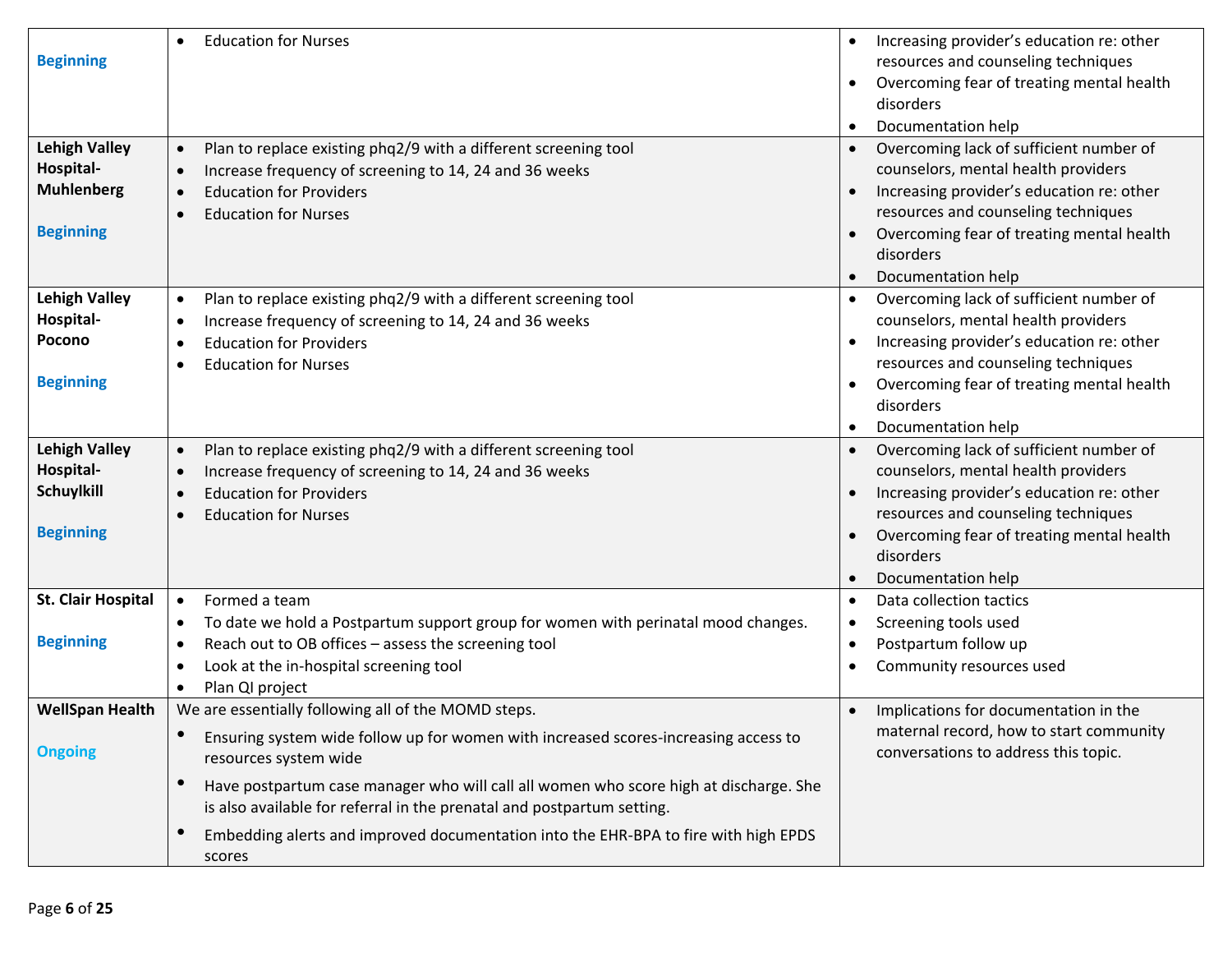| Required documentation on discharge summary of any patient with an increased EPDS<br>score.<br>Increasing patient education in Babyscripts on mental health—including Spanish materials                              |
|----------------------------------------------------------------------------------------------------------------------------------------------------------------------------------------------------------------------|
| Working on developing process to screen for PPD in NICU (completed)<br>Screening in the PEDS/Family practice visit-BPA created<br>Creating a data dashboard to track system wide screening and follow up (completed) |

## **Immediate Postpartum Long-Acting Reversible Contraception (IP LARC)**

| <b>Site Name:</b>     | <b>Key Interventions:</b>                                                                             | Our team would most like to learn from our peers:          |
|-----------------------|-------------------------------------------------------------------------------------------------------|------------------------------------------------------------|
| Geisinger             | (Re)educate providers and nurses on IUD insertion immediately postpartum.<br>$\bullet$                | Have you performed a cost-benefit analysis to<br>$\bullet$ |
| <b>Medical Center</b> | Clarify billing, coding, and reimbursement processes.<br>$\bullet$                                    | determine the financial impact of providing this           |
| (GMC)                 | Clarify patient eligibility for reimbursement outside of the DRG.<br>$\bullet$                        | service within vs. outside of the DRG?                     |
|                       | Improving device access on L&D (storage).                                                             | How are you handling lack of reimbursement                 |
| <b>Ongoing</b>        | Assess patient desire for IP LARC.                                                                    | outside of the DRG from commercial payers?                 |
| <b>Geisinger</b>      | (Re)educate providers and nurses on IUD insertion immediately postpartum.<br>$\bullet$                | Have you performed a cost-benefit analysis to              |
| <b>Wyoming Valley</b> | Clarify billing, coding, and reimbursement processes.<br>$\bullet$                                    | determine the financial impact of providing this           |
| (GMV)                 | Clarify patient eligibility for reimbursement outside of the DRG.<br>$\bullet$                        | service within vs. outside of the DRG?                     |
|                       | Improving device access on L&D (storage).                                                             | How are you handling lack of reimbursement                 |
| <b>Ongoing</b>        | Assess patient desire for IP LARC.<br>$\bullet$                                                       | outside of the DRG from commercial payers?                 |
| Geisinger             | (Re)educate providers and nurses on IUD insertion immediately postpartum.<br>$\bullet$                | Have you performed a cost-benefit analysis to<br>$\bullet$ |
| Lewistown             | Clarify billing, coding, and reimbursement processes.<br>$\bullet$                                    | determine the financial impact of providing this           |
| <b>Hospital (GLH)</b> | Clarify patient eligibility for reimbursement outside of the DRG.<br>$\bullet$                        | service within vs. outside of the DRG?                     |
|                       | Improving device access on L&D (storage).<br>$\bullet$                                                | How are you handling lack of reimbursement                 |
| <b>Ongoing</b>        | Assess patient desire for IP LARC.<br>$\bullet$                                                       | outside of the DRG from commercial payers?                 |
| <b>Main Line</b>      | "Desires IPLARC" has been implemented as a field in the EMR<br>$\bullet$                              | What are the most effective:                               |
| Health,               | Education for providers, residents, and staff about offering and documenting LARC desire<br>$\bullet$ | Counseling strategies?<br>$\circ$                          |
| Lankenau              | and LARC placement - supply, role, etc.                                                               | Strategies for physician and patient<br>$\circ$            |
| <b>Medical Center</b> | Prenatal patients are educated about pros/cons of IPLARC, and determination of interest<br>$\bullet$  | engagement in program?                                     |
|                       | is obtained                                                                                           | <b>Educational materials?</b><br>$\bigcirc$                |
| <b>Ongoing</b>        | Prenatal counseling<br>$\bullet$                                                                      | Workflow for monthly reporting?<br>$\circ$                 |
|                       | Patient education video created by team on display in clinic<br>$\bullet$                             | Documenting and collecting information on<br>$\circ$       |
|                       | This video will be played in the waiting room - awaiting tech support to display<br>$\circ$           | why LARC was desired but not placed?                       |
|                       | Marketing will put this on the MLHS YouTube site so patients can also view it there<br>$\circ$        |                                                            |
|                       | and share it with others.                                                                             |                                                            |
|                       | Marketing is developing additional educational/promotional materials for us that we<br>$\circ$        |                                                            |
|                       | will have in our Care Center.                                                                         |                                                            |
|                       | Patient education materials and information sheets being distributed                                  |                                                            |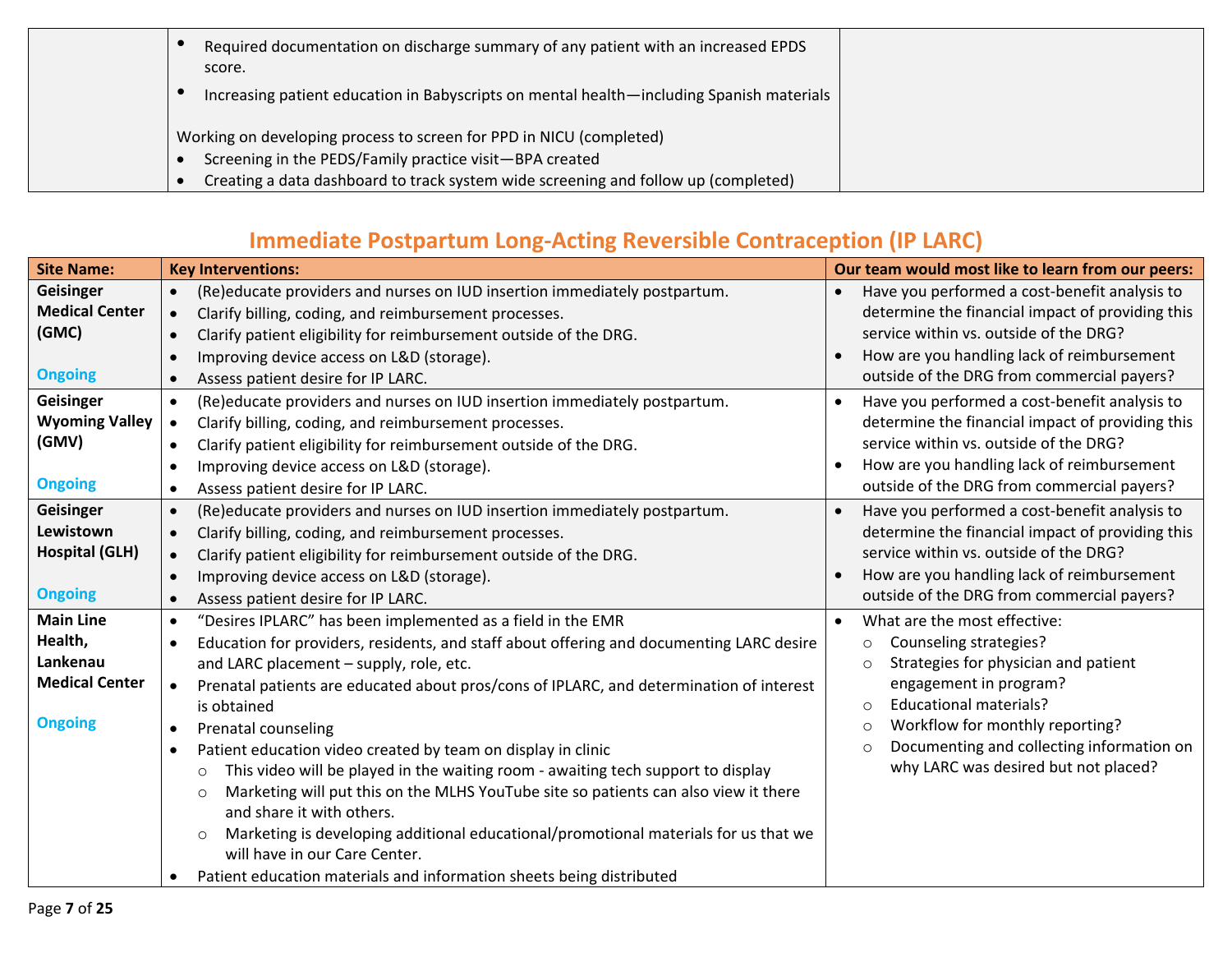| <b>Site Name:</b>   | <b>Key Interventions:</b>                                                                                       | Our team would most like to learn from our peers: |
|---------------------|-----------------------------------------------------------------------------------------------------------------|---------------------------------------------------|
| St. Clair           | To date we formed a team:                                                                                       | How you were able to implement the                |
| Hospital            | Key physician lead<br>$\circ$                                                                                   | structures and processes to routinely counsel,    |
|                     | Pharmacy contact<br>$\circ$                                                                                     | offer, and provide IPLARC?                        |
| <b>Beginning</b>    | Social Work/Case Management<br>$\circ$                                                                          | Did you meet any resistance on offering IPLAC     |
|                     | <b>Clinical Integration Specialist</b>                                                                          | in the hospital setting?                          |
|                     | Director W&C Services<br>$\circ$                                                                                | Did you find a large need/desire from patients    |
|                     |                                                                                                                 | for IPLARC?                                       |
| St. Luke's          | Provide counseling materials to outpatient offices and labor & delivery<br>$\bullet$                            |                                                   |
| <b>University</b>   | Using EMR to identify patients who desire and receive LARC<br>$\bullet$                                         |                                                   |
| Hospital-           |                                                                                                                 |                                                   |
| Anderson            |                                                                                                                 |                                                   |
| campus              |                                                                                                                 |                                                   |
| St. Luke's          | Provide counseling materials to outpatient offices and labor & delivery<br>$\bullet$                            |                                                   |
| <b>University</b>   | Using EMR to identify patients who desire and receive LARC                                                      |                                                   |
| Hospital-           |                                                                                                                 |                                                   |
| Allentown           |                                                                                                                 |                                                   |
| campus              |                                                                                                                 |                                                   |
| <b>UPMC Horizon</b> | Ensure IT systems are modified to document acquisition, stocking, ordering, placement,<br>$\bullet$             |                                                   |
|                     | counseling, consent, billing, and reimbursement for IPLARC.                                                     |                                                   |
| <b>Ongoing</b>      | Notify prenatal offices about IPLARC. Assure patient receives comprehensive<br>$\bullet$                        |                                                   |
|                     | contraceptive counseling prenatally.                                                                            |                                                   |
|                     | Modify L&D, OB OR, postpartum workflows to identify and have devices available for pts                          |                                                   |
|                     | desiring LARC. Store LARC devices for easy access in a timely manner.                                           |                                                   |
|                     | Educate clinicians, community partners and nurses on informed consent and shared<br>$\circ$<br>decision making. |                                                   |
|                     | Involve pharmacy for obtaining the device & distribution to ensure timely placement.                            |                                                   |
|                     | Assure billing codes are in place and that staff in all necessary departments are educated<br>$\bullet$         |                                                   |
|                     | on correct billing procedures- device and procedure costs.                                                      |                                                   |
|                     | Participate in hands-on training of IPLARC insertion.<br>$\bullet$                                              |                                                   |
|                     | Shared UPMC consent processes for IPLARC to customize for each hospital.<br>٠                                   |                                                   |
|                     | Educate providers, nurses, lactation consultants, social workers about clinical<br>$\bullet$                    |                                                   |
|                     | recommendations related to IPLARC placement and breastfeeding.                                                  |                                                   |
|                     | Connect with providers and staff at prenatal care sites to ensure they are aware the<br>$\bullet$               |                                                   |
|                     | hospital is providing IPLARC and that education materials are available.                                        |                                                   |
|                     | Assure patient receives comprehensive contraceptive counseling prior to discharge.<br>٠                         |                                                   |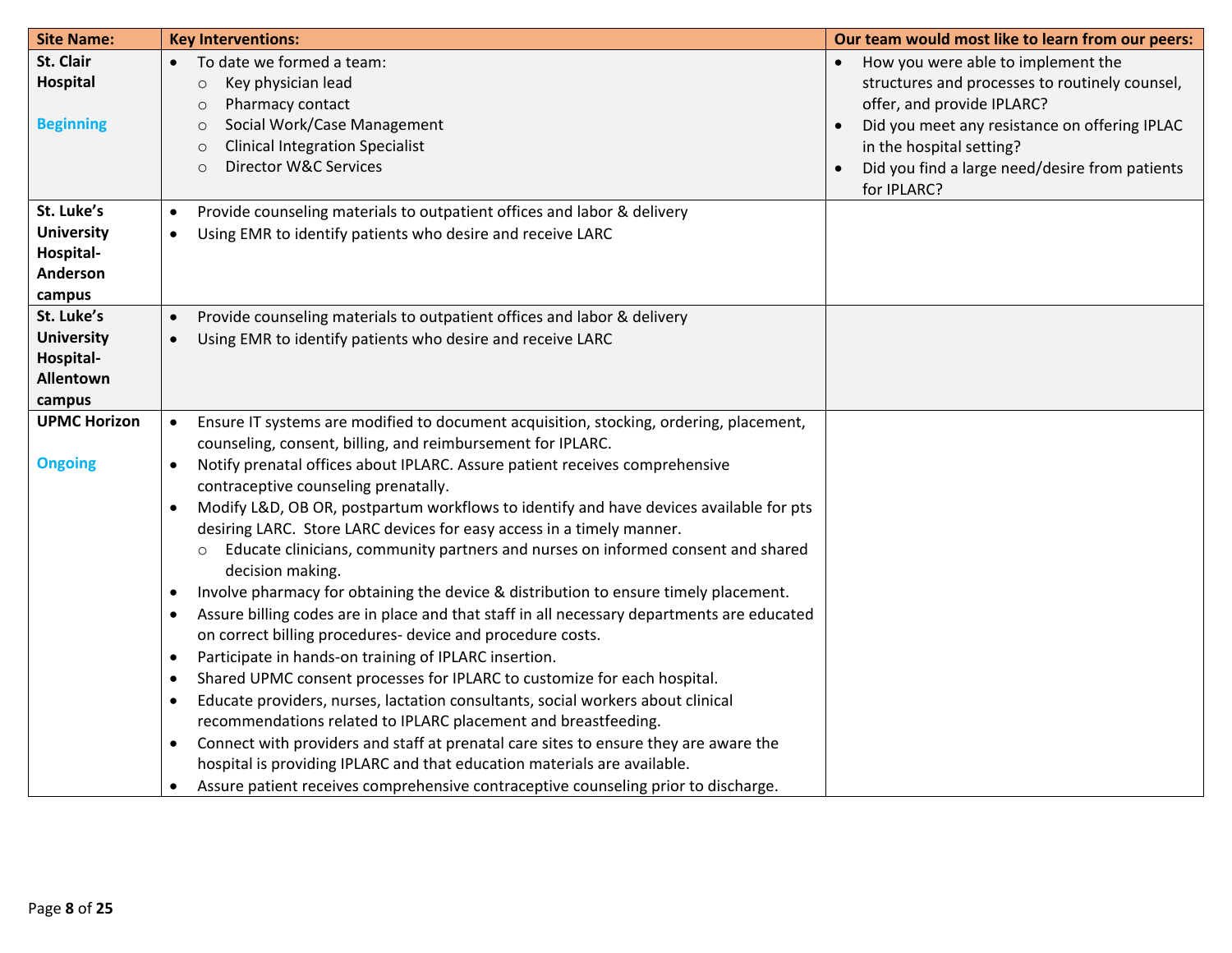| <b>Site Name:</b> | <b>Key Interventions:</b>                                                                           | Our team would most like to learn from our peers:     |
|-------------------|-----------------------------------------------------------------------------------------------------|-------------------------------------------------------|
| <b>UPMC</b>       | Ensure IT systems are modified to document acquisition, stocking, ordering, placement,<br>$\bullet$ |                                                       |
| Harrisburg,       | counseling, consent, billing and reimbursement for IPLARC.                                          |                                                       |
| Williamsport      | Notify prenatal offices about IPLARC. Assure patient receives comprehensive<br>$\bullet$            |                                                       |
|                   | contraceptive counseling prenatally.                                                                |                                                       |
| <b>Beginning</b>  | Modify L&D, OB OR, postpartum workflows to identify and have devices available for pts              |                                                       |
|                   | desiring LARC. Store LARC devices for easy access in a timely manner.                               |                                                       |
|                   | Educate clinicians, community partners and nurses on informed consent and shared                    |                                                       |
|                   | decision making.                                                                                    |                                                       |
|                   | Involve pharmacy for obtaining the device & distribution to ensure timely placement.                |                                                       |
|                   | Assure billing codes are in place and that staff in all necessary departments are educated          |                                                       |
|                   | on correct billing procedures- device and procedure costs.                                          |                                                       |
|                   | Participate in hands-on training of IPLARC insertion.<br>$\bullet$                                  |                                                       |
|                   | Shared UPMC consent processes for IPLARC to customize for each hospital.                            |                                                       |
|                   | Educate providers, nurses, lactation consultants, social workers about clinical                     |                                                       |
|                   | recommendations related to IPLARC placement and breastfeeding.                                      |                                                       |
|                   | Connect with providers and staff at prenatal care sites to ensure they are aware the<br>$\bullet$   |                                                       |
|                   | hospital is providing IPLARC and that education materials are available.                            |                                                       |
|                   | Assure patient receives comprehensive contraceptive counseling prior to discharge.                  |                                                       |
| WellSpan          | Assess baseline data on the provision of PPTL<br>$\bullet$                                          | How to handle lack of insurance coverage<br>$\bullet$ |
| Health            | Assessing data on cost of Nexplanon and insurance coverage                                          | outside of Medicaid payors?                           |
|                   | Approved system wide nursing policy on IPLARC                                                       |                                                       |
| <b>Beginning</b>  | Working with pharmacy to ensure IPLARC is available at each facility.<br>$\bullet$                  |                                                       |
|                   | Meetings occurring at each 3 entities (Gettysburg, Ephrata, and Chambersburg) to move               |                                                       |
|                   | forward initiative                                                                                  |                                                       |
|                   | Working on provider guidelines                                                                      |                                                       |

#### **Maternal OUD**

| <b>Site Name:</b>      | <b>Key Interventions:</b>                                                              | Our team would most like to learn from our peers: |
|------------------------|----------------------------------------------------------------------------------------|---------------------------------------------------|
| Allegheny              | Have OB offices send list of patients who have positive screen.                        |                                                   |
| <b>Health</b>          | Social work able to initiate plan before patient even arrives for delivery.            |                                                   |
| Network-               | Social work to reach out to other facilities to see how they are working through this. |                                                   |
| <b>Forbes Hospital</b> |                                                                                        |                                                   |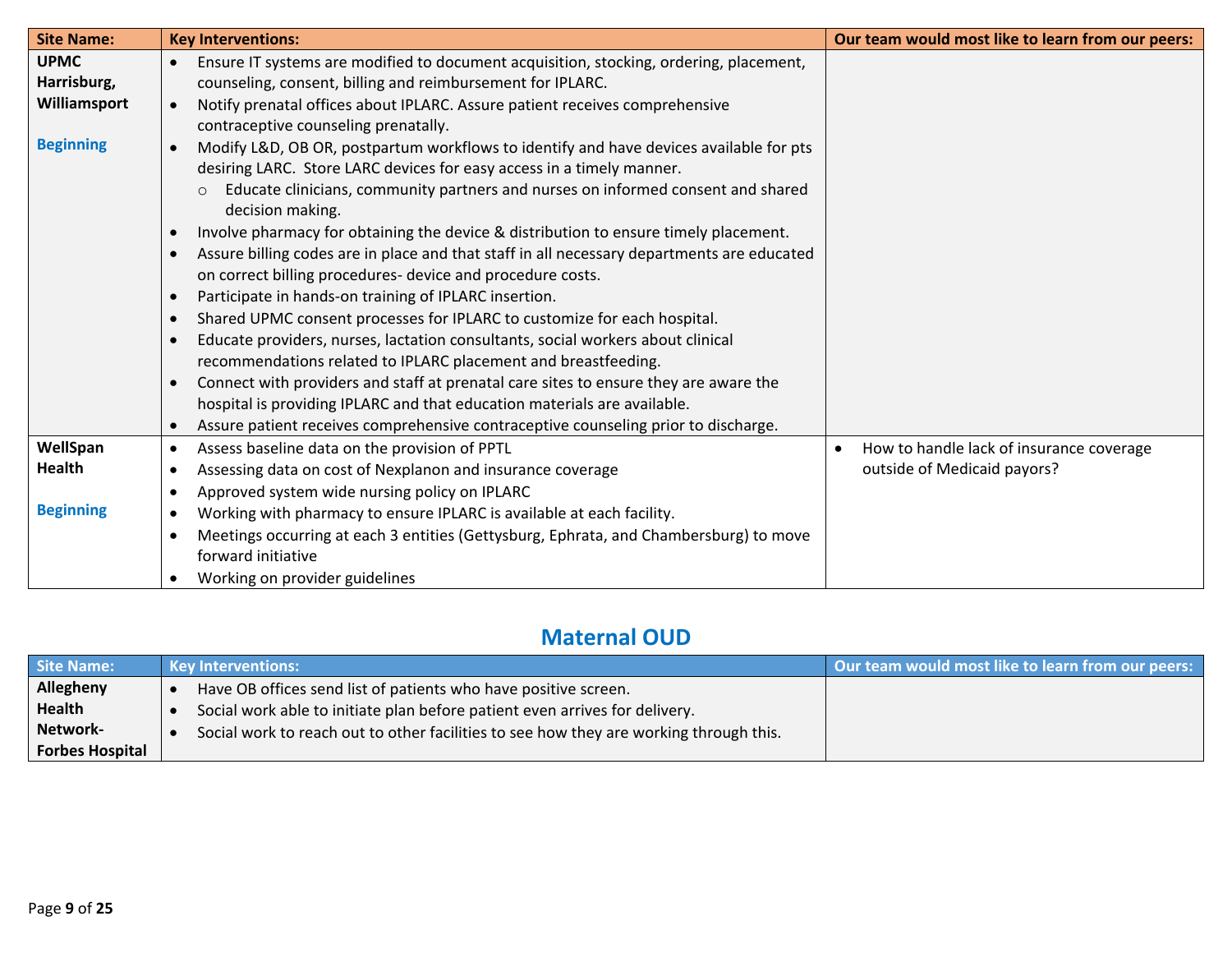| <b>Site Name:</b>     | <b>Key Interventions:</b>                                                                                 | Our team would most like to learn from our peers:      |
|-----------------------|-----------------------------------------------------------------------------------------------------------|--------------------------------------------------------|
| Allegheny             | We provided staff-wide education on SUD/OUD as well as use of the 5P screening tool.<br>$\bullet$         | Their facility's urine drug testing and sending of     |
| <b>Health</b>         | We began screening all pregnant people for OUD/SUD in the outpatient setting.                             | cord stats in relation to implementation of a 5P       |
| Network-              | We refer appropriate patients to our Perinatal Hope Program and/or a social worker to                     | screen.                                                |
| <b>Jefferson</b>      | more fully identify their needs and make a plan for the remainder of their pregnancy                      |                                                        |
| Hospital              | care.                                                                                                     |                                                        |
|                       | We educated our inpatient staff and started using the 5P screen inpatient on any patient                  |                                                        |
|                       | without a previous outpatient screen.                                                                     |                                                        |
| Allegheny             | <b>Staff Education</b><br>$\bullet$                                                                       |                                                        |
| <b>Health</b>         | Provider documentation education (completed)<br>$\bullet$                                                 |                                                        |
| <b>Network-Saint</b>  | Laminated tip sheets located at provider PC's                                                             |                                                        |
| <b>Vincent</b>        | Incorporate information: SVH Growing Hope program & community support available for                       |                                                        |
| <b>Hospital</b>       | addicted moms-to-be                                                                                       |                                                        |
|                       | Utilization of NAS informational booklet (implemented), access in provider offices<br>$\circ$             |                                                        |
|                       | and community locations                                                                                   |                                                        |
|                       | Distribution of community agency support listing (in process, target for completion -<br>$\circ$          |                                                        |
|                       | November 2020)                                                                                            |                                                        |
| Conemaugh             | Solidifying reporting process used to capture women screened for SUD and OUD.                             |                                                        |
| <b>Memorial</b>       | Identification of standardized and universal screening tool.<br>$\bullet$                                 |                                                        |
| <b>Medical Center</b> | Implementation of screening tool across all practices.                                                    |                                                        |
| <b>Einstein</b>       | No workflow in current state<br>$\bullet$                                                                 |                                                        |
| <b>Medical Center</b> | Solution- work with current MAT program pilot to determine how to perform out-<br>$\circ$                 |                                                        |
| Philadelphia          | patient screening for OUD                                                                                 |                                                        |
|                       | Need standardized screening tool                                                                          |                                                        |
|                       | Solution- choose tool from ones presented at PA PQC and work with MAT program<br>$\circ$                  |                                                        |
|                       | pilot leaders to coordinate efforts                                                                       |                                                        |
|                       | Change in workflow for providers and MA staff<br>$\bullet$                                                |                                                        |
|                       | Solution- develop educational plan for provider and MA staff<br>$\circ$                                   |                                                        |
|                       | Lack of provider resources for SBIRT                                                                      |                                                        |
|                       | Solution- develop multi-disciplinary team to determine utilization of resources<br>$\circ$                |                                                        |
| <b>Evangelical</b>    | Positive screening initiates a plan of care by an obstetrical provider and consult with Care<br>$\bullet$ | Learn about resources that we can give to<br>$\bullet$ |
| <b>Community</b>      | Management as needed.                                                                                     | patients with a positive screening.                    |
| Hospital              |                                                                                                           | Are patients reluctant with being honest on the        |
| <b>Beginning</b>      |                                                                                                           | screening tool?                                        |
| Geisinger             | Implementing universal SUD screening in L&D and Outpatient<br>$\bullet$                                   | Process for when patient refuses to complete           |
| <b>Bloomsburg</b>     | Implementing a clinical pathway for positive screens                                                      | screening tool?                                        |
| <b>Ongoing</b>        | Re-educating on protocol for when to obtain a urine drug test<br>$\bullet$                                | Or mother refuses to give urine sample?<br>$\bullet$   |
|                       |                                                                                                           | How to implement and track universal                   |
|                       |                                                                                                           | screening and adherence to algorithm in                |
|                       |                                                                                                           | outpatient prenatal clinics?                           |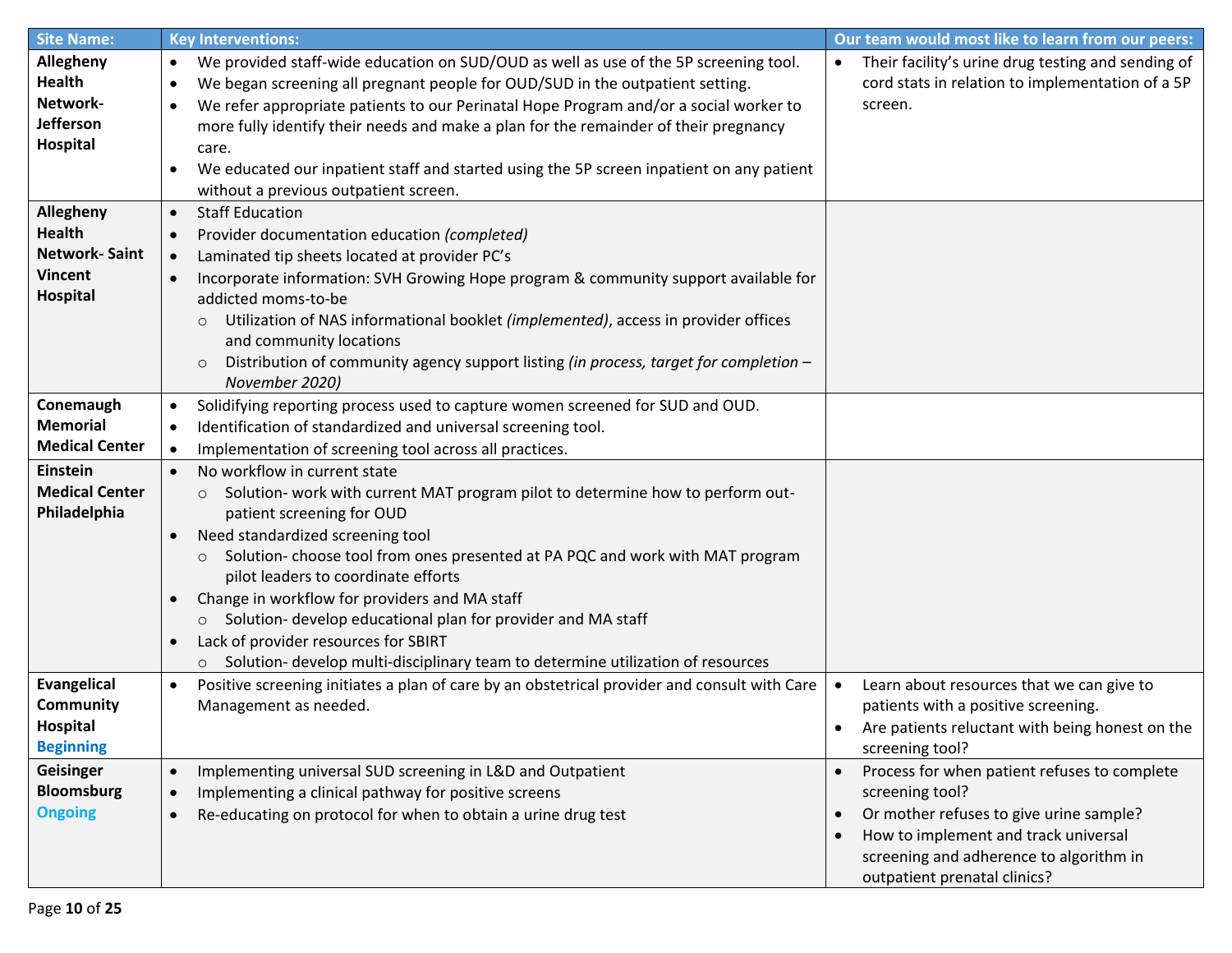| <b>Site Name:</b>          | <b>Key Interventions:</b>                                                                                           | Our team would most like to learn from our peers:            |
|----------------------------|---------------------------------------------------------------------------------------------------------------------|--------------------------------------------------------------|
| Geisinger                  | Implementing universal SUD screening in L&D and Outpatient<br>$\bullet$                                             | Process for when patient refuses to complete<br>$\bullet$    |
| Community                  | Implementing a clinical pathway for positive screens<br>$\bullet$                                                   | screening tool?                                              |
| <b>Medical Center</b>      | Re-educating on protocol for when to obtain a urine drug test<br>$\bullet$                                          | Or mother refuses to give urine sample?<br>$\bullet$         |
|                            |                                                                                                                     | How to implement and track universal<br>$\bullet$            |
| <b>Ongoing</b>             |                                                                                                                     | screening and adherence to algorithm in                      |
|                            |                                                                                                                     | outpatient prenatal clinics?                                 |
| Geisinger                  | Implementing universal SUD screening in L&D and Outpatient                                                          | Process for when patient refuses to complete                 |
| Lewistown                  | Implementing a clinical pathway for positive screens                                                                | screening tool?                                              |
|                            | Re-educating on protocol for when to obtain a urine drug test                                                       | Or mother refuses to give urine sample?                      |
| <b>Ongoing</b>             |                                                                                                                     | How to implement and track universal                         |
|                            |                                                                                                                     | screening and adherence to algorithm in                      |
|                            |                                                                                                                     | outpatient prenatal clinics?                                 |
| Geisinger                  | Implementing universal SUD screening in L&D and Outpatient<br>$\bullet$                                             | Process for when patient refuses to complete<br>$\bullet$    |
| <b>Wyoming Valley</b>      | Implementing a clinical pathway for positive screens                                                                | screening tool?                                              |
|                            | Re-educating on protocol for when to obtain a urine drug test                                                       | Or mother refuses to give urine sample?                      |
|                            |                                                                                                                     | How to implement and track universal<br>$\bullet$            |
| <b>Ongoing</b>             |                                                                                                                     | screening and adherence to algorithm in                      |
|                            |                                                                                                                     | outpatient prenatal clinics?                                 |
| Guthrie                    | Finding a validated screening tool- chose 4P's tool                                                                 |                                                              |
| Hospital                   | Educating staff and training on chosen tool                                                                         |                                                              |
|                            | Implement screening of all pregnant women at least once during prenatal care (to start)                             |                                                              |
| Jefferson                  | Universal Screening with 5Ps tool at first prenatal visit & all triage & inpatient admissions<br>$\bullet$          | Best practices for ongoing education to<br>$\bullet$         |
| Health-                    | to L&D                                                                                                              | providers/staff for MI/SBIRT                                 |
| Abington                   |                                                                                                                     | How to engage patients/family in improvement<br>$\bullet$    |
| Hospital                   |                                                                                                                     | efforts.                                                     |
| <b>Lehigh Valley</b>       | Educate all Prenatal Care Providers on the 4P's scripting<br>$\bullet$                                              |                                                              |
| <b>Health</b>              | Educating on the referral process to the LSW                                                                        |                                                              |
| Network-                   | Provide educational materials to pregnant women with OUD                                                            |                                                              |
| Pocono                     |                                                                                                                     |                                                              |
|                            |                                                                                                                     |                                                              |
| <b>Main Line</b>           | Social Work Evaluation of Outpatient Resources Across 4 Hospitals & 4 Geographic<br>$\bullet$                       | Best Practices for OUD/NAS Pathways<br>$\bullet$             |
| <b>Health</b>              | Counties: Goal to Optimize & Standardize                                                                            | <b>Outpatient Resource Referrals</b>                         |
|                            | Develop Clinical and Psychosocial Pathways for OUD/SUD and NAS<br>٠                                                 | <b>Overcoming Epic Documentation Challenges</b><br>$\bullet$ |
| Completing/                | Coordinate early consultation with Neonatology to optimize therapies & care plan<br>$\bullet$                       | (Problem List)                                               |
| <b>Sustaining</b>          |                                                                                                                     |                                                              |
| <b>Moses Taylor</b>        | Initiated the use of the 5 P screening tool in both Labor and Delivery at MTH and<br>$\bullet$<br>Prenatal offices. | Other tools hospitals have developed to help<br>$\bullet$    |
| Hospital<br><b>Ongoing</b> |                                                                                                                     | with patient educations.                                     |
|                            |                                                                                                                     |                                                              |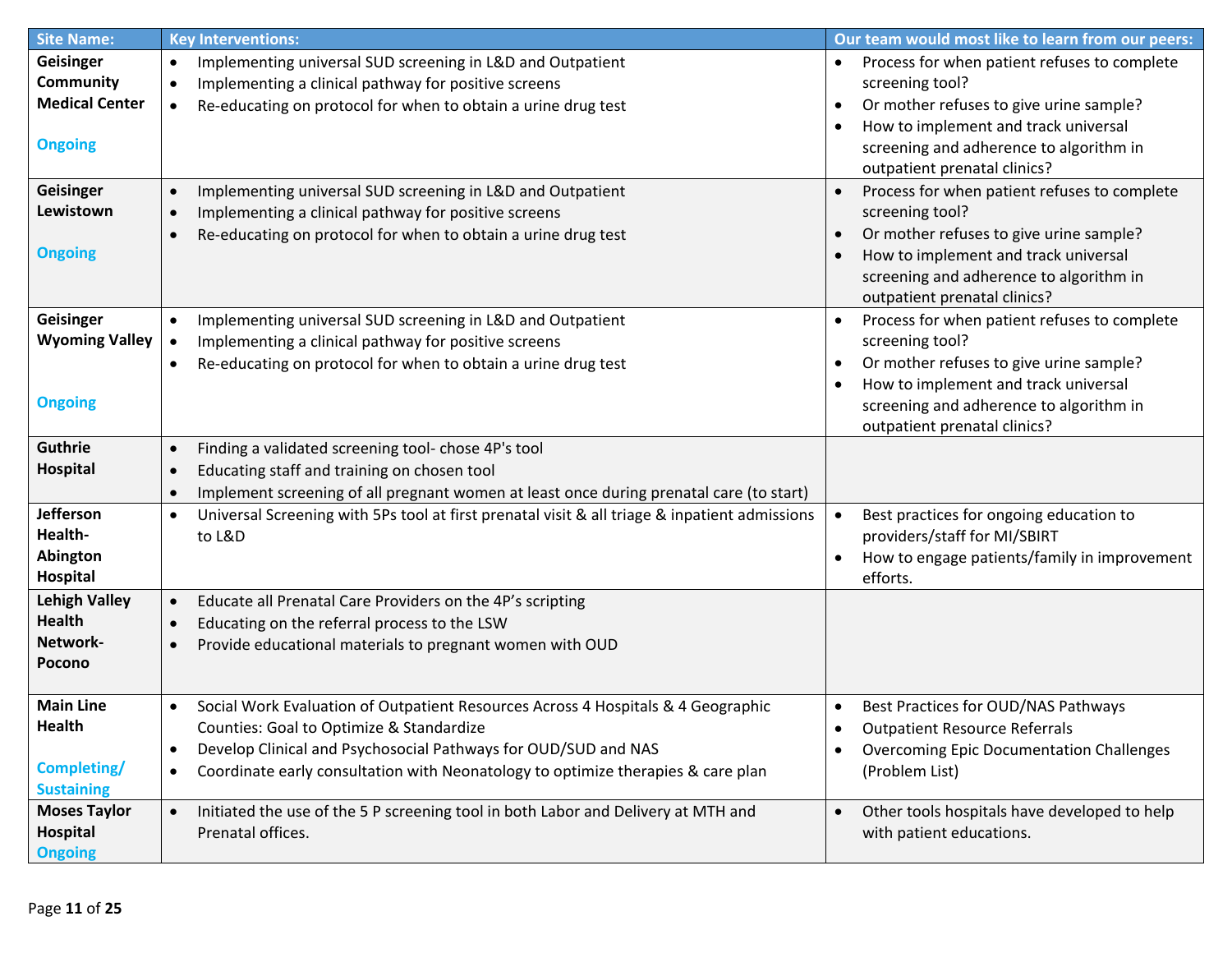| <b>Site Name:</b>      | <b>Key Interventions:</b>                                                                             | Our team would most like to learn from our peers:         |
|------------------------|-------------------------------------------------------------------------------------------------------|-----------------------------------------------------------|
| <b>Penn Medicine-</b>  | Completed process mapping, gap analysis, Affinity Diagram, & brainstorming<br>$\bullet$               | How to partner with residential programs to               |
| <b>Chester County</b>  | <b>Established working groups:</b><br>$\bullet$                                                       | help mothers spend time with their infants                |
| Hospital               | Development of staff and patient education program<br>O                                               | when admitted for NAS.                                    |
|                        | Implementation of Eat, Sleep, Console<br>$\Omega$                                                     |                                                           |
|                        | Establishment of 5P's in inpatient and outpatient settings<br>$\circ$                                 |                                                           |
| <b>Penn Medicine-</b>  | Create standardized workflow for SUD/OUD screening and education<br>$\bullet$                         | How do you approach negative 5p screen but                |
| <b>Hospital of the</b> | Screen all pregnant patients for SUD/OUD using a validated screening tool<br>$\bullet$                | positive PDMP results?                                    |
| University of          | Map local SUD/OUD treatment options that provide MAT and women-centered care<br>$\bullet$             |                                                           |
| Pennsylvania           | including local resources that support recovery                                                       |                                                           |
| <b>Penn State</b>      | Gain consensus & approval on a validated screening tool to screen all pregnant women<br>$\bullet$     |                                                           |
| <b>Health-Hershey</b>  | for substance use-Done                                                                                |                                                           |
| <b>Medical Center</b>  | Draft a paper patient-friendly form to screen patients at the time of the first prenatal<br>$\bullet$ |                                                           |
| & Children's           | appointment-Done                                                                                      |                                                           |
| Hospital               | Develop workflow to identify: who will respond to patients who screened positive; who<br>$\bullet$    |                                                           |
|                        | will refer patients to treatment; and to whom can we refer our patients- Done                         |                                                           |
|                        | Draft Substance Use Treatment Referral Reference List-Done                                            |                                                           |
|                        | Provide unbiased non-judgmental, trauma-informed care:                                                |                                                           |
|                        | Complete baseline attitudes measurement staff survey- Done<br>$\circ$                                 |                                                           |
|                        | Provide education/intervention-Done<br>$\circ$                                                        |                                                           |
|                        | Complete reassessment through the attitudes measurement staff survey<br>$\circ$                       |                                                           |
|                        | Complete staff education regarding:                                                                   |                                                           |
|                        | The 5Ps tool and screening rationale- Done<br>$\circ$                                                 |                                                           |
|                        | The 5Ps screening process and SBIRT- Done<br>$\circ$                                                  |                                                           |
|                        | Spread to other practice sites within the health system- In progress<br>$\bullet$                     |                                                           |
| <b>Penn State</b>      | Implementing universal SUD screening: L&D, Outpatient<br>$\bullet$                                    | Process for when patient refuses to complete<br>$\bullet$ |
| <b>Health-Holy</b>     | Implementing a clinical pathway for positive screens<br>$\bullet$                                     | screening tool?                                           |
| <b>Spirit Medical</b>  | Re-educating on protocol for when to obtain a urine drug test<br>$\bullet$                            | Or mother refuses to give urine sample?<br>$\circ$        |
| <b>Center</b>          |                                                                                                       | How to implement and track universal                      |
|                        |                                                                                                       | screening and adherence to algorithm in                   |
| <b>Ongoing</b>         |                                                                                                       | outpatient prenatal clinics?                              |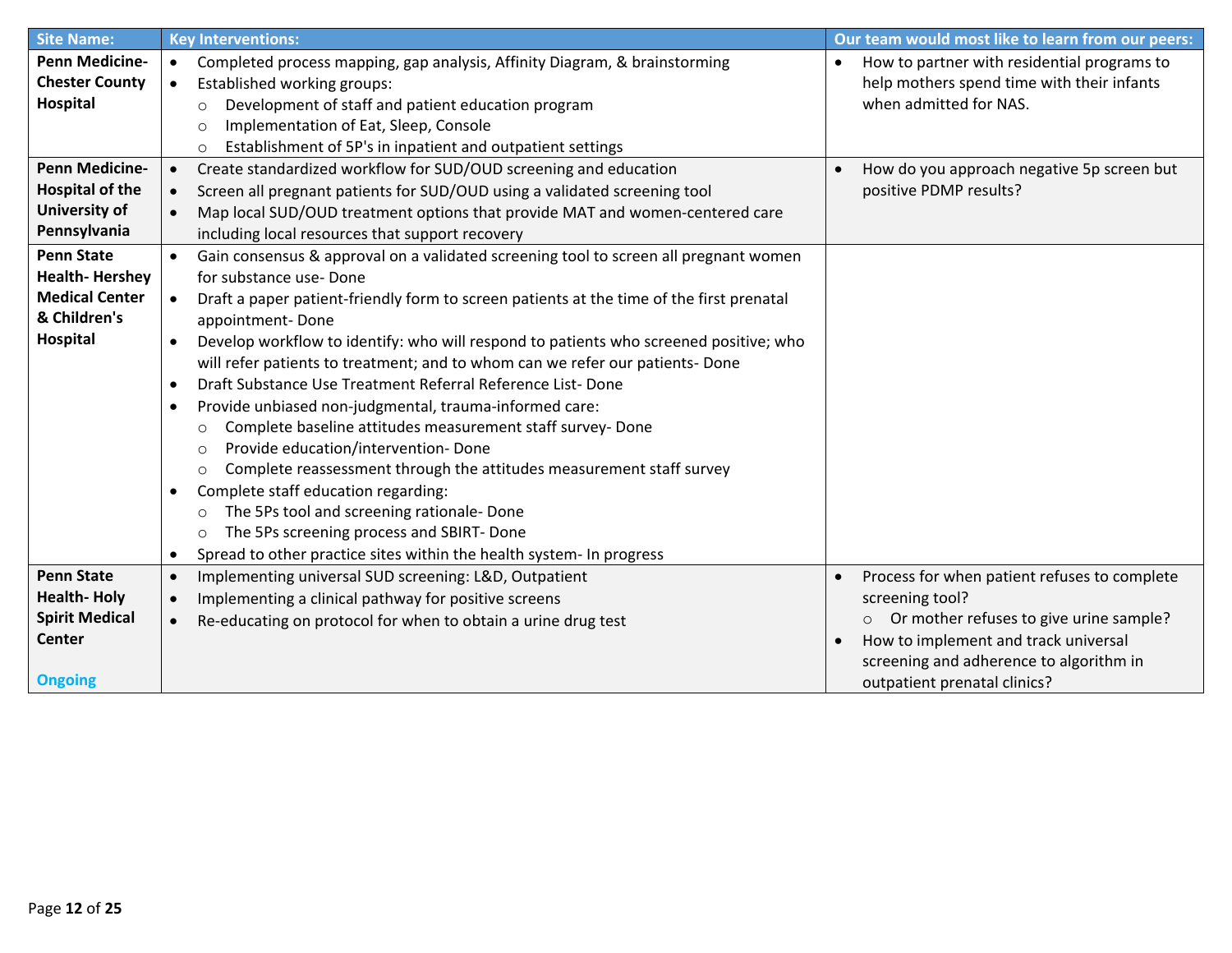| <b>Site Name:</b>                           | <b>Key Interventions:</b>                                                                                                                                                                                                                                                                                                                                                                                                                                                                                                                                                                                                                                                                                                                                                                | Our team would most like to learn from our peers:                                                                                                                                                                                                      |
|---------------------------------------------|------------------------------------------------------------------------------------------------------------------------------------------------------------------------------------------------------------------------------------------------------------------------------------------------------------------------------------------------------------------------------------------------------------------------------------------------------------------------------------------------------------------------------------------------------------------------------------------------------------------------------------------------------------------------------------------------------------------------------------------------------------------------------------------|--------------------------------------------------------------------------------------------------------------------------------------------------------------------------------------------------------------------------------------------------------|
| St. Clair<br>Hospital<br><b>Sustaining</b>  | We began using the 5Ps tool for outpatient prenatal visits and inpatient admissions to<br>$\bullet$<br>our hospital in June 2019.<br>We coordinated with the affiliated OB offices for them to utilize this tool for screening<br>their pregnant patients in the office setting, starting with the 1st prenatal visit and then<br>again in the 2nd and 3rd trimester.<br>We provided the OB offices with referral forms to be faxed to our Level 2 Nursery<br>Coordinator for follow-up care. When our nursery coordinator receives a referral, she<br>reaches out to the family to discuss the care they can expect when they arrive for their<br>delivery.<br>We educated inpatient nursing staff on 5Ps screening tool and implemented it to be<br>utilized on all patients admitted. | Do other organizations have a dedicated<br>$\bullet$<br>Perinatal Social Worker?<br>Handouts for patients on drug use in<br>pregnancy.<br>Educational Videos on NAS Scoring for staff -<br>$\bullet$<br>what are other facilities using for education. |
| Tower Health-<br><b>Reading</b><br>Hospital | Clinical pathway for pregnant women with OUD<br>Screening for SUD<br>$\circ$<br>Hospital observation for MAT induction, methadone and buprenorphine offered<br>O<br>Connection with methadone program in county.<br>$\circ$<br>Suboxone maintenance program at Women's Health Center for pregnant women<br>$\circ$<br>with OUD.<br>Intensive case management with the COE, drug & alcohol treatment, social<br>services, prenatal development of Plan of Safe Care, connection with Early<br>Intervention, prenatal parent education on NAS.                                                                                                                                                                                                                                             |                                                                                                                                                                                                                                                        |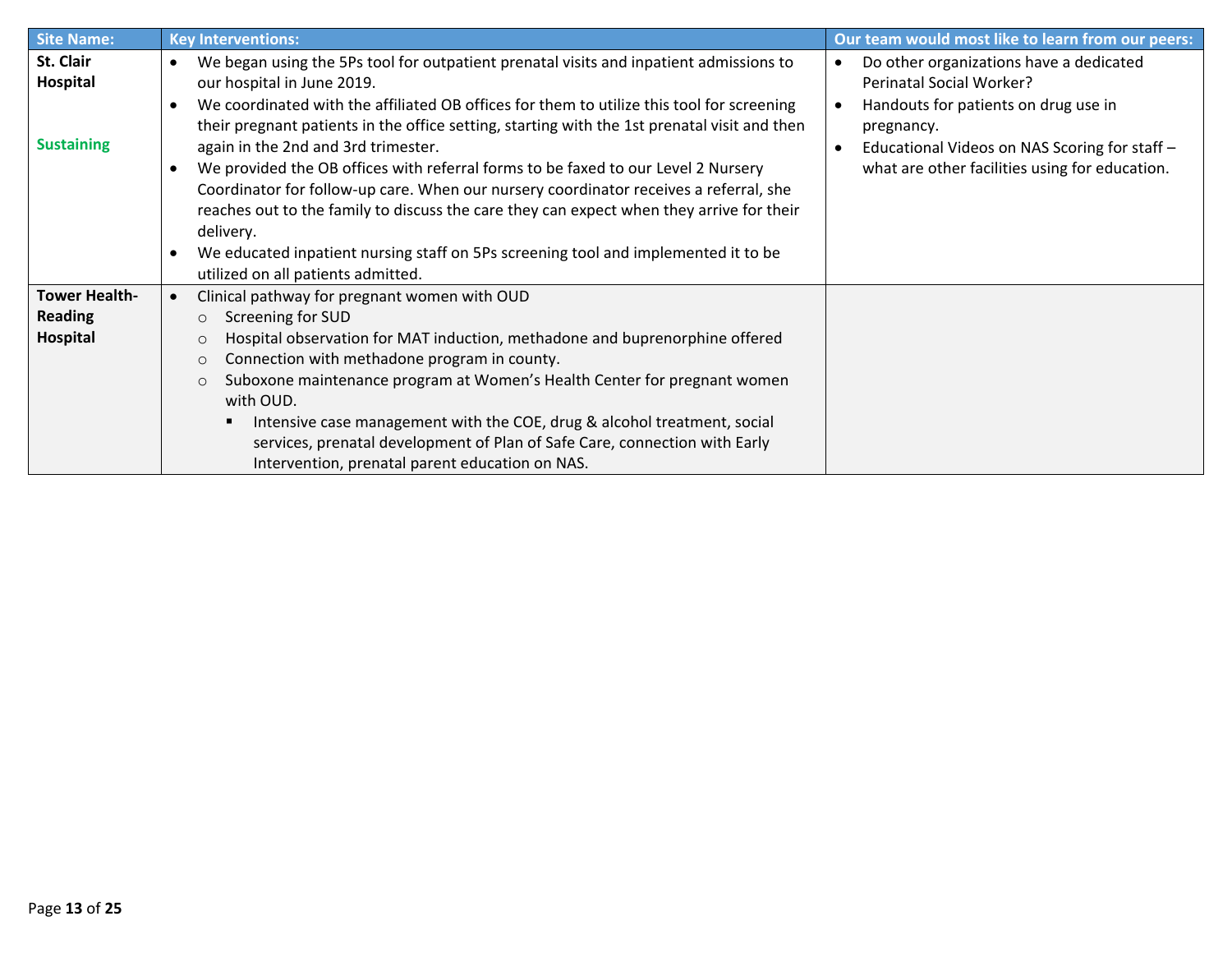| <b>Site Name:</b>     | <b>Key Interventions:</b>                                                                      | Our team would most like to learn from our peers:              |
|-----------------------|------------------------------------------------------------------------------------------------|----------------------------------------------------------------|
| <b>UPMC Womens</b>    | Access:                                                                                        |                                                                |
| <b>Health Service</b> | Maternal medical support to prevent withdrawal during pregnancy<br>$\circ$                     |                                                                |
| Line                  | On call service for all UPMC hospitals 24/7<br>$\circ$                                         |                                                                |
|                       | Provide regular prenatal and other medical appointments<br>$\circ$                             |                                                                |
|                       | 4 Outreach Community Centers<br>O                                                              |                                                                |
|                       | Same day on next day within 24-hour appointments<br>$\circ$                                    |                                                                |
|                       | Prevention:                                                                                    |                                                                |
|                       | Community education<br>$\circ$                                                                 |                                                                |
|                       | Obstetrical provider education<br>$\circ$                                                      |                                                                |
|                       | Minimize fetal exposure to Opioid substances<br>$\circ$                                        |                                                                |
|                       | Early engage mother as a leader in her recovery<br>$\circ$                                     |                                                                |
|                       | Narcan "to go"<br>$\circ$                                                                      |                                                                |
|                       | Response:                                                                                      |                                                                |
|                       | Pregnancy Recovery Center (Prenatal & Postpartum)<br>O                                         |                                                                |
|                       | UPMC Healthplan engagement<br>$\circ$                                                          |                                                                |
|                       | Support programs for patients, families, staff                                                 |                                                                |
|                       | Multidisciplinary team OB, MFM, SW, Nurses, Mental Health therapists<br>O                      |                                                                |
|                       | Methadone Conversion to buprenorphine from inpt. to outpt.<br>$\circ$                          |                                                                |
|                       | Outpatient buprenorphine medication treatment<br>O                                             |                                                                |
|                       | Warm hand overs<br>$\circ$                                                                     |                                                                |
|                       | ED Physician and APP trained in buprenorphine treatment<br>$\circ$                             |                                                                |
|                       | Reporting: Centers of Excellence                                                               |                                                                |
|                       | State, Allegheny County, UPMC Healthplan<br>O                                                  |                                                                |
|                       | Report as appropriate to various committees<br>O                                               |                                                                |
| Wayne                 | Develop report to extract all patient who answer "yes" to any 5 P question (done)<br>$\bullet$ | Screening and UDS still are not capturing all the<br>$\bullet$ |
| <b>Memorial</b>       | Audit charts for follow up to "yes " answers.<br>$\bullet$                                     | substances that patients are using. Are there                  |
| Hospital              | Report developed to extract "yes" answers<br>$\circ$                                           | new drug panels out there that can detect all or               |
|                       | Audit charts for those who have entered an MAT program.<br>$\bullet$                           | most substances?                                               |
| <b>Ongoing</b>        | Continue to track admitted patient that complete the screening.                                |                                                                |
|                       | Discharge interventions were developed for the EMR and will go live July 1<br>$\bullet$        |                                                                |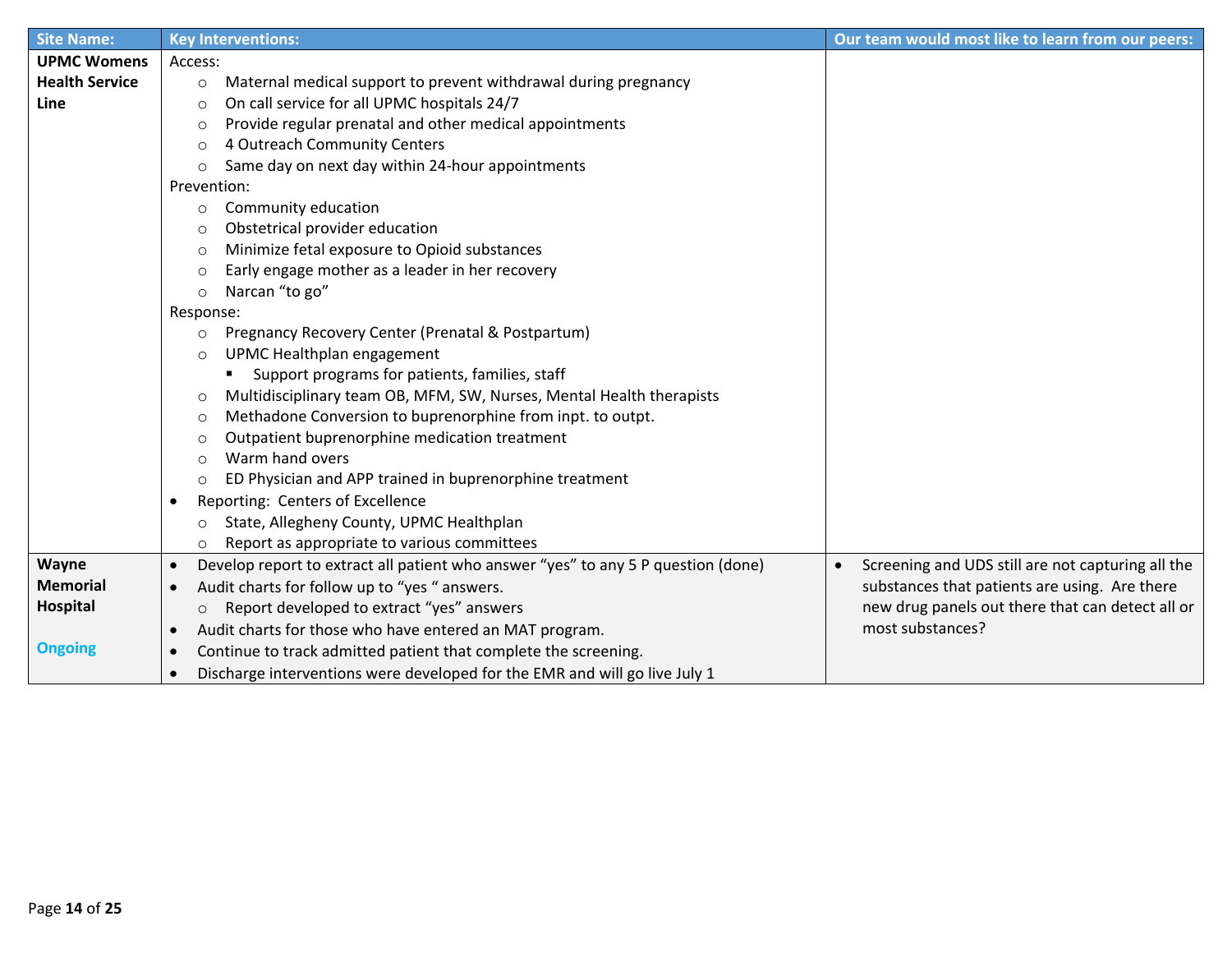# **Neonatal Abstinence Syndrome (NAS)**

| <b>Site Name:</b>      | <b>Key Interventions:</b>                                                                            | Our team would most like to learn from our peers:         |
|------------------------|------------------------------------------------------------------------------------------------------|-----------------------------------------------------------|
| Allegheny              | Met with key stakeholders (neonatologists, pediatrician, pharmacy, NICU nurse<br>$\bullet$           |                                                           |
| <b>Health Network-</b> | manager, MCH educator, two NICU nurses) re: modified Finnegan assessment, pharma                     |                                                           |
| <b>Saint Vincent</b>   | logical intervention, nurse education/process in place to achieve a more standardized                |                                                           |
| <b>Hospital</b>        | approach in NAS scoring babies in the NICU                                                           |                                                           |
|                        | Presented Eat, Sleep, Console (ESC) initiative to (9) Family Practice Residents plus                 |                                                           |
|                        | medical students on 11/5/2020. Presented by: Dr. Susheel, NICU NM, and NICU nurse                    |                                                           |
|                        | Mother-baby staff assigned to watch YouTube video titled: "Reconsidering the Standard<br>$\bullet$   |                                                           |
|                        | Approach to Neonatal Abstinence Syndrome" by Dr. Matthew Grossman on 11/2/2020                       |                                                           |
|                        | Two Mother-baby nurses (as part of their master's capstone project) spearheading ESC<br>$\bullet$    |                                                           |
|                        | initiative on Mother-baby (started on 11/16/2020). One of the nurses will focus on the               |                                                           |
|                        | mothers and their NAS babies, the other nurse will focus on the other mothers and their              |                                                           |
|                        | babies to prepare them to better manage the Baby's Second Night and reinforce the '5                 |                                                           |
|                        | S's' by Dr. Harvey Karp.                                                                             |                                                           |
|                        | Identified (6) super users on Mother-baby to resource mother-baby nurses re: ESC<br>$\bullet$        |                                                           |
|                        | scoring                                                                                              |                                                           |
|                        | NICU NM working with IT re: EPIC build for ESC documentation<br>$\bullet$                            |                                                           |
|                        | Developed a tracking sheet titled "NAS Admission Log" for babies admitted to                         |                                                           |
|                        | NICU. Data points include: patient label, baby from Mother-Baby or outside transfer,                 |                                                           |
|                        | Strict No Publicity, date and time of NICU admission, discharge date, pharma logical                 |                                                           |
|                        | intervention.                                                                                        |                                                           |
|                        | Implementation date for ESC on Mother-baby is 12/14/2020                                             |                                                           |
| Allegheny              | Reviewing and enforcing our process of inter-user reliability with Finnegan<br>$\bullet$             |                                                           |
| <b>Health Network-</b> | Implementation of Eat-Sleep-Console strategy for management of NAS<br>$\bullet$                      |                                                           |
| <b>West Penn</b>       | Improve communication and provide education to referring PCP's<br>$\bullet$                          |                                                           |
| Hospital               | Obtain certification as NAS Center of Excellence                                                     |                                                           |
| Doylestown             | Provide family education about NAS and ESC and what to expect in prenatal period<br>$\bullet$        | Other measures that can be monitored after<br>$\bullet$   |
| Hospital               | through discharge.                                                                                   | discharge with the follow up phone calls.                 |
|                        | Reinforce the Neonatal Consult template and pamphlet to help families understand                     | After May's PA PQC QI Collaborative-consider<br>$\bullet$ |
|                        | their hospital stay from beginning to end.                                                           | collecting data on % breastfeeding,                       |
| <b>Ongoing</b>         | Create a questionnaire for mother to complete prior to consult and at time of discharge<br>$\bullet$ | breastfeeding/formula, or formula. Consider               |
|                        | to monitor effectiveness of educational process.                                                     | adding if mom had post-partum follow-up                   |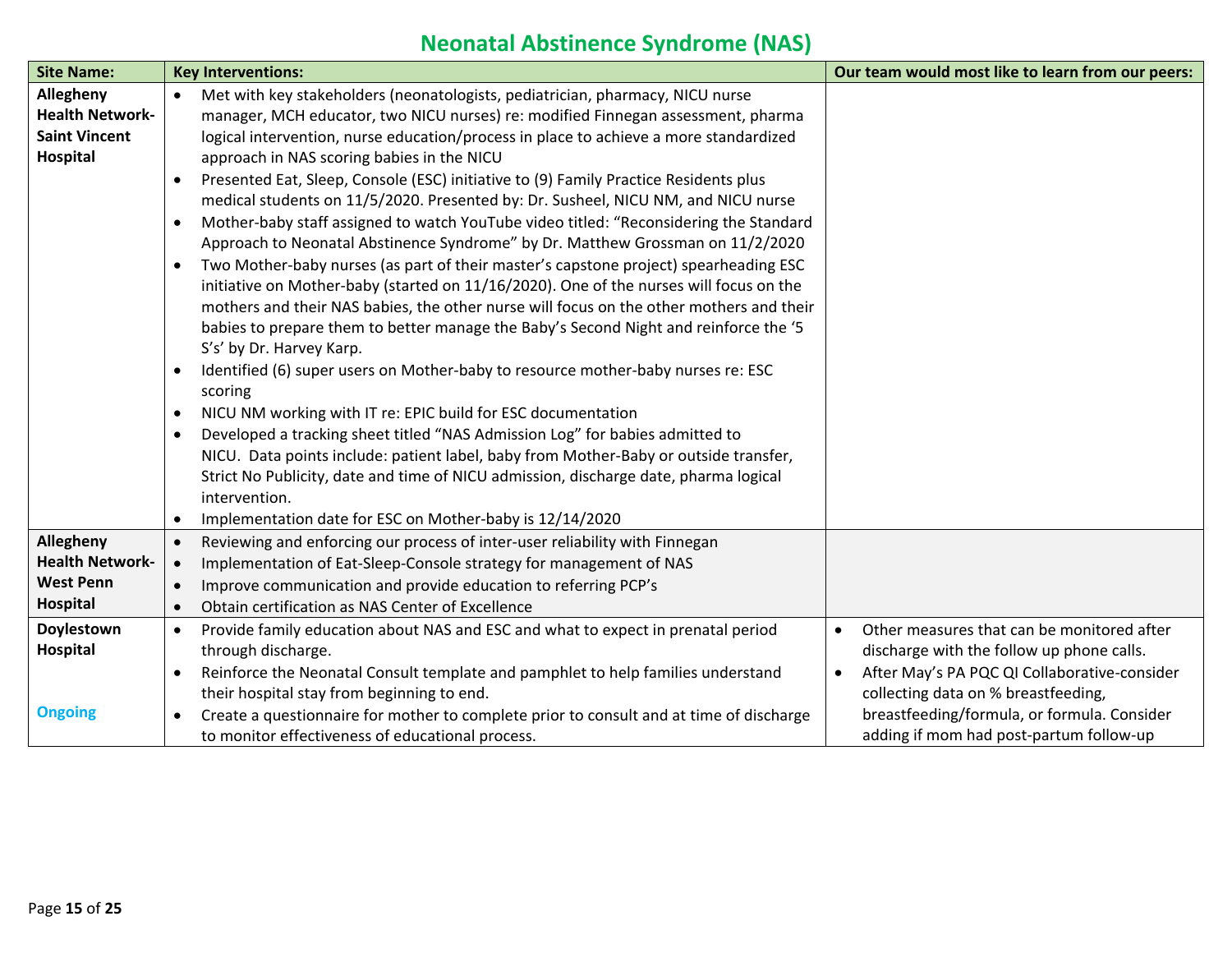| <b>Site Name:</b>       | <b>Key Interventions:</b>                                                                          | Our team would most like to learn from our peers: |
|-------------------------|----------------------------------------------------------------------------------------------------|---------------------------------------------------|
| <b>Einstein Medical</b> | Sustain:                                                                                           | Changes/obstacles/solutions due to COVID          |
| <b>Center</b>           | Multidisciplinary meetings targeted for monthly<br>$\bullet$                                       | visitation restrictions and changing hospital     |
| <b>Montgomery</b>       | Continued distribution of information antenatally (pamphlets), and updated results at              | policies?                                         |
|                         | OB provider meetings                                                                               | How many infants being scored with ESC tool       |
| <b>Ongoing</b>          | Non-pharmacologic supportive measures<br>$\bullet$                                                 | have needed a second line medication?             |
|                         | Breastfeeding "Traffic Light"                                                                      | Anyone able to report a readmission for NAS in    |
|                         | Improve:                                                                                           | the 2 weeks following discharge when using        |
|                         | Transportation and Food Vouchers for parents to stay with infants (has been varied as<br>$\bullet$ | ESC tool?                                         |
|                         | COVID restrictions and guidelines have changed)                                                    |                                                   |
|                         | Post discharge follow-up and evaluation of Plan of Safe Care<br>$\bullet$                          |                                                   |
|                         | Community Out-reach through clinics and support groups<br>$\bullet$                                |                                                   |
|                         | ESC education and pathway revisions<br>$\bullet$                                                   |                                                   |
|                         | Start:                                                                                             |                                                   |
|                         | Infant massage training<br>$\bullet$                                                               |                                                   |
|                         | Facility enhancements - parent lounge                                                              |                                                   |
| <b>Einstein Medical</b> | <b>ESC</b> (pilot in January 2021)                                                                 |                                                   |
| <b>Center</b>           | Open baby type NICU<br>$\bullet$                                                                   |                                                   |
| Philadelphia            | Solution - Maryann Malloy to transition Care-by-Parent room to be able to be used<br>$\circ$       |                                                   |
|                         | for ESC dyad                                                                                       |                                                   |
|                         | No current protocol in place for ESC at EMCP<br>$\bullet$                                          |                                                   |
|                         | Solution - Development of policy & procedure by EMCP PA PQC team<br>$\circ$                        |                                                   |
|                         | No educational materials for staff re: ESC                                                         |                                                   |
|                         | Solution - Development of Healthstream educational module by EMCP PA PQC<br>$\circ$                |                                                   |
|                         | team in conjunction with Nursing Education and Professional Development Dept.                      |                                                   |
|                         | <b>Prenatal Consults</b> (implementation in December 2020)                                         |                                                   |
|                         | Data collection of total opioid use mothers<br>$\bullet$                                           |                                                   |
|                         | o Solution - place ticket for report from AeCIS                                                    |                                                   |
|                         | Lack of educational materials in out-pt OB offices<br>$\bullet$                                    |                                                   |
|                         | Solution - finish informational pamphlet for mothers<br>$\circ$                                    |                                                   |
|                         | Ensure on-going inter-rater reliability for use of the MOM NAS Score in the NICU by                |                                                   |
|                         | implementing a process for above by December 1, 2020                                               |                                                   |
|                         | Standardize use of MOM NAS Scoring system at EMCP by introduction and validation of                |                                                   |
|                         | system to Term Nursery by December 31, 2020                                                        |                                                   |
|                         | Use of MOM NAS Score on MBU (Implementation Sept.-Dec. 31, 2020)                                   |                                                   |
|                         | Staff perception of difficulty of using MOM NAS Score<br>$\bullet$                                 |                                                   |
|                         | $\circ$ Solution –                                                                                 |                                                   |
|                         | Education                                                                                          |                                                   |
|                         | Score NICU infants prior to rollout on MBU                                                         |                                                   |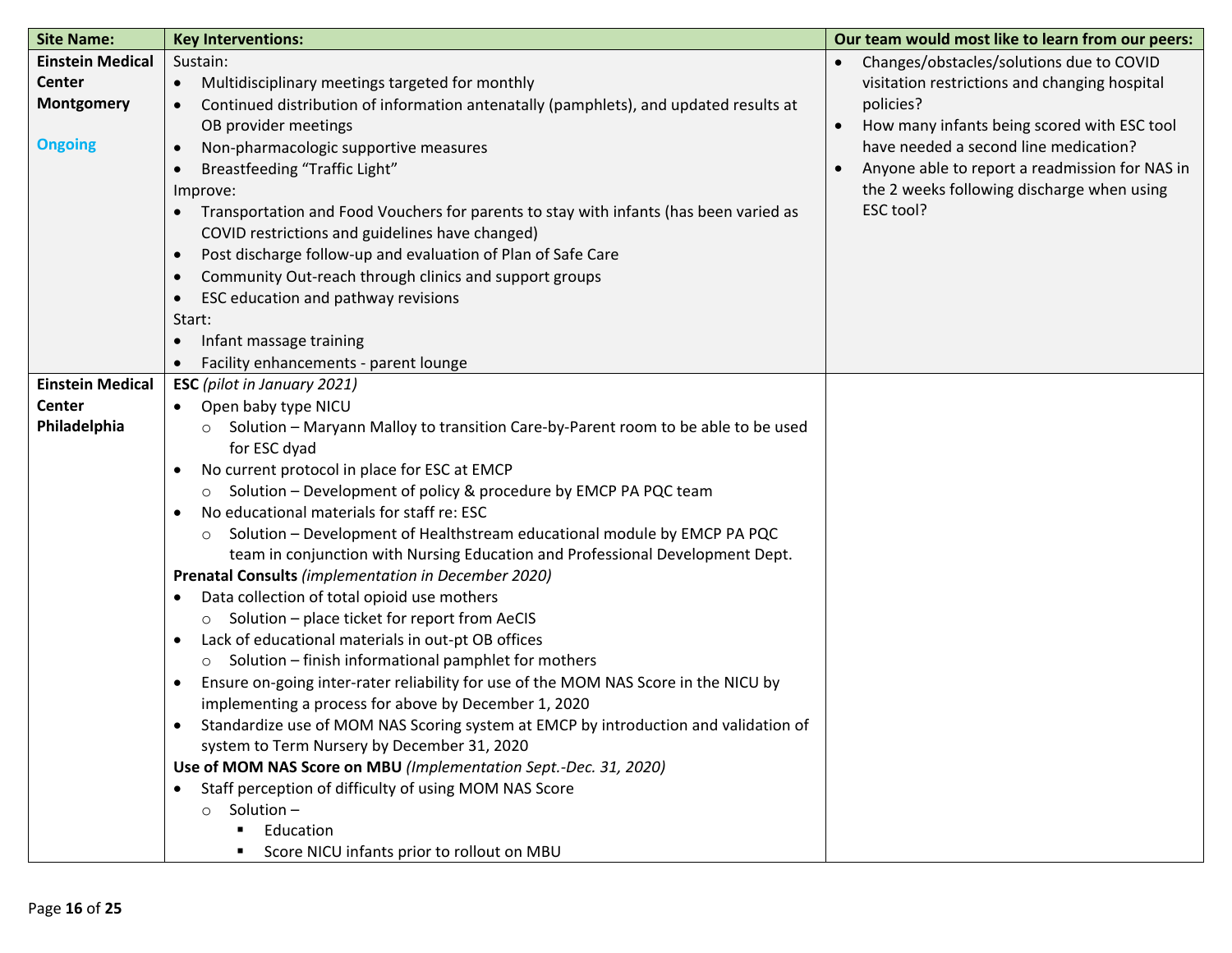| <b>Site Name:</b>       | <b>Key Interventions:</b>                                                                        | Our team would most like to learn from our peers:           |
|-------------------------|--------------------------------------------------------------------------------------------------|-------------------------------------------------------------|
| Geisinger               | Reviewed maternal risk factors<br>$\bullet$                                                      | How to best identify patients for prenatal<br>$\bullet$     |
| <b>Bloomsburg</b>       | Sought guidance from PQC members<br>$\bullet$                                                    | consultation that receive MAT from external                 |
| <b>Hospital (GMC)</b>   | Evaluated equipment needs<br>$\bullet$                                                           | organizations?                                              |
|                         | Implemented staff education<br>$\bullet$                                                         | Suggestions on additional metrics to track<br>$\bullet$     |
| <b>Sustaining</b>       | Implemented Eat Sleep Console for NAS monitoring<br>$\bullet$                                    | (maternal or infant)?                                       |
|                         | Created process to identify eligible patients<br>$\bullet$                                       | Does your organization preform a cord tox on                |
|                         | Involved physicians, nurses & pharmacists in MFM, prenatal care & pediatric care<br>$\bullet$    | infants born to mothers that are known to be                |
|                         | Involved Certified Recovery Specialists and care managers<br>$\bullet$                           | stable/successful in their MAT program?                     |
|                         | Developed EMR documentation<br>$\bullet$                                                         | Specifically, is this a necessary test if we know           |
|                         | Developed education for prenatal patients<br>$\bullet$                                           | the mother has not been using other                         |
|                         | Survey of patient experience in process<br>$\bullet$                                             | substances?                                                 |
| <b>Geisinger</b>        | Reviewed maternal risk factors<br>$\bullet$                                                      | How to best identify patients for prenatal<br>$\bullet$     |
| Lewistown               | Sought guidance from PQC members<br>$\bullet$                                                    | consultation that receive MAT from external                 |
| <b>Hospital</b>         | Evaluated equipment needs<br>$\bullet$                                                           | organizations?                                              |
|                         | Implemented staff education<br>$\bullet$                                                         | Suggestions on additional metrics to track<br>$\bullet$     |
| <b>Beginning</b>        | Implemented Eat Sleep Console for NAS monitoring<br>$\bullet$                                    | (maternal or infant)?                                       |
|                         | Created process to identify eligible patients<br>$\bullet$                                       | Does your organization preform a cord tox on<br>$\bullet$   |
|                         | Involved physicians, nurses & pharmacists in MFM, prenatal care & pediatric care<br>$\bullet$    | infants born to mothers that are known to be                |
|                         | Involved Certified Recovery Specialists and care managers<br>$\bullet$                           | stable/successful in their MAT program?                     |
|                         | Developed EMR documentation<br>$\bullet$                                                         | Specifically, is this a necessary test if we know           |
|                         | Developed education for prenatal patients<br>$\bullet$                                           | the mother has not been using other                         |
|                         | Survey of patient experience in process<br>$\bullet$                                             | substances?                                                 |
| <b>Jefferson Health</b> | Implementation of Eat, Sleep, Console tool for NAS assessment                                    | How to evaluate interrater reliability<br>$\bullet$         |
| - Abington              |                                                                                                  |                                                             |
| <b>Hospital</b>         |                                                                                                  |                                                             |
| <b>Moses Taylor</b>     | Standardized LOS for newborns born to mothers born to with OUD.<br>$\bullet$                     | How to use Vermont Oxford for staff education.<br>$\bullet$ |
| <b>Hospital</b>         | Utilize the Pediatric Department to encourage bonding during increased newborn LOS.<br>$\bullet$ |                                                             |
|                         | Developed a standardized opioid protocol for weaning newborns with NAS.<br>$\bullet$             |                                                             |
| <b>Ongoing</b>          | Development of an educational tool to help parents understand NAS admission.<br>$\bullet$        |                                                             |
| <b>Mount Nittany</b>    | Consideration of prenatal visit with pediatric hospitalist to review welcome brochure            | Repetition is the key- what are some<br>$\bullet$           |
| <b>Health System-</b>   | with NAS mothers                                                                                 | opportunities for the pediatrics team to                    |
| <b>Mount Nittany</b>    | Staff completion of VON modules- now increasing!<br>$\bullet$                                    | interact with families before birth?                        |
| <b>Medical Center</b>   | Creating a non-pharmacologic intervention standardized protocol.                                 | How to best trial non-pharmacologic<br>$\bullet$            |
|                         |                                                                                                  | interventions protocol without creating more                |
| <b>Ongoing</b>          |                                                                                                  | work for RNs?                                               |
|                         |                                                                                                  | How to involve parents in non-pharmacologic                 |
|                         |                                                                                                  | interventions protocol?                                     |
| <b>Penn Medicine-</b>   | Centered around mother-infant dyad collaborating with newborn nursery to reduce                  | Strategies for getting parents to spend more<br>$\bullet$   |
| Hospital of the         | Mom/Baby separation                                                                              | time at the bedside                                         |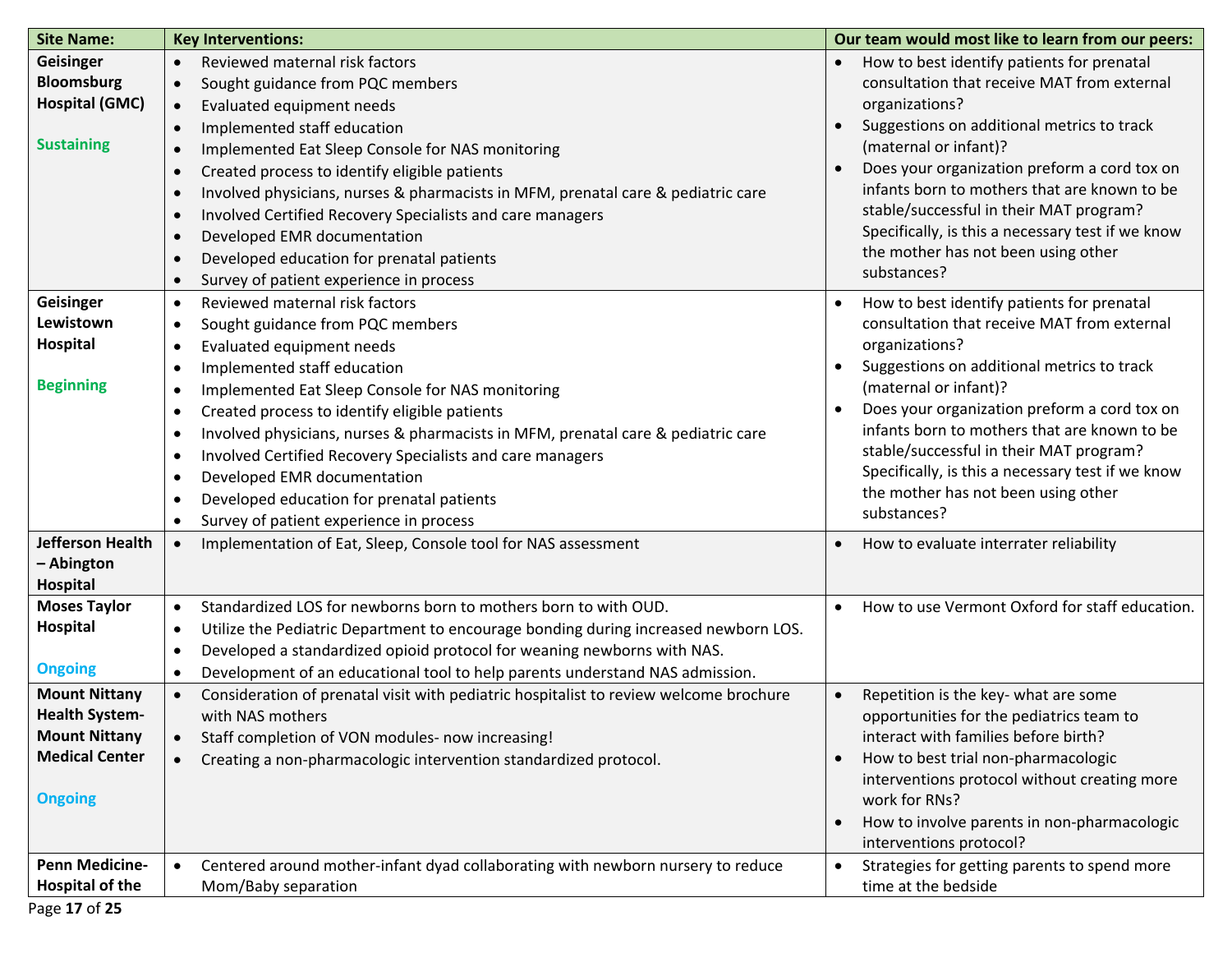| <b>Site Name:</b>                                                                       | <b>Key Interventions:</b>                                                                                                                                                                                                                                                                                                                                                                                                                                                                                                                                                                                                                                                                     | Our team would most like to learn from our peers:                                                                                                                                                                                                                                                                                                                                                                                                                                                                                                                                                                                                                                        |
|-----------------------------------------------------------------------------------------|-----------------------------------------------------------------------------------------------------------------------------------------------------------------------------------------------------------------------------------------------------------------------------------------------------------------------------------------------------------------------------------------------------------------------------------------------------------------------------------------------------------------------------------------------------------------------------------------------------------------------------------------------------------------------------------------------|------------------------------------------------------------------------------------------------------------------------------------------------------------------------------------------------------------------------------------------------------------------------------------------------------------------------------------------------------------------------------------------------------------------------------------------------------------------------------------------------------------------------------------------------------------------------------------------------------------------------------------------------------------------------------------------|
| <b>University of</b><br>Pennsylvania<br><b>Ongoing</b>                                  | Facilitating participation in escalation huddles to maximize non-pharmacologic<br>interventions<br>Transfer from S8 to ICN<br>$\circ$<br>Escalation in treatment in the ICN<br>$\circ$<br>*Both with discussion of non-pharm measures attempted prior to escalation<br>$\circ$<br><b>Staff &amp; Family education</b><br>$\bullet$<br>Data collection and discharge phone calls to collect data and patient feedback<br>$\bullet$<br><b>Prenatal Consults</b><br>$\bullet$<br>Nonpharmacologic bundle<br>$\bullet$<br>Volunteer program- on hold (COVID)<br>$\bullet$<br>Feeding policies created: breastfeeding eligibility policy, routine fortification<br>$\bullet$                       | Feedback on implementation of ESC<br>$\bullet$<br>Strategies for increasing comfort level of<br>$\circ$<br>the staff.<br>Strategies to engage with hospital<br>$\bullet$<br>administration/regulatory around rooming in<br>patient rooms after birth parents are<br>discharged but infants remain in the hospital<br>for observation.<br>Plans of safe care: Specifically the impact ESC<br>$\bullet$<br>has on plans of safe care. How are you deeming<br>infants as "affected by substance use" for plans<br>of safe care.<br>Question for other Philadelphia County<br>Hospitals: What improvement efforts have you<br>done for increasing/connecting prenatal care &<br>involvement? |
| <b>Penn Medicine-</b><br>Lancaster<br>General/Women<br>and Babies<br><b>Ongoing</b>     | Identified physician and unit-based champions to participate in Eat, Sleep, Console (ESC)<br>implementation team<br>Completed assessment of current state with champions and identified areas of<br>$\circ$<br>opportunity to improve standardization and care of NAS infants.<br>Established a target condition to identify stakeholders and develop an action plan<br>$\circ$<br>Investigated EMR tools for OUD screening, ESC assessment and order set changes<br>$\circ$<br>Implemented ESC program for well newborn population - Feb 2021<br>$\circ$<br>Further expand ESC for NICU population - Current state and target condition completed.<br>Currently working through action plan. | If the infant is transferred to the NICU, do they<br>$\bullet$<br>continue to use ESC in that setting?<br>If the infant requires a rescue dose of<br>$\bullet$<br>Morphine, is the infant transferred to the NICU<br>for care, or is there another process for a single<br>dose treatment?                                                                                                                                                                                                                                                                                                                                                                                               |
| <b>Penn Medicine-</b><br>Pennsylvania<br>Hospital,<br><b>Newborn</b><br><b>Medicine</b> | Prenatal consultation:<br>Creation of an EMR template for a prenatal consult for pregnant women with OUD<br>$\bullet$<br>Consistent use of NAS pamphlet with consult<br>$\bullet$<br>Educating OB staff about need for prenatal consultation when able<br>$\bullet$<br>NAS care:<br>PAH-specific NAS protocol (vs using CHOPs)<br>٠<br>Guidelines on obtaining UDS for mothers and infants now live<br>$\bullet$<br>El referral:<br>Standardized EI referral (via EMR) by assigning neonatal NP who tracks/reports all OENs<br>$\bullet$                                                                                                                                                      | How to successfully implement Eat Sleep<br>$\bullet$<br>Console without private rooms? NRN study<br>starting soon.                                                                                                                                                                                                                                                                                                                                                                                                                                                                                                                                                                       |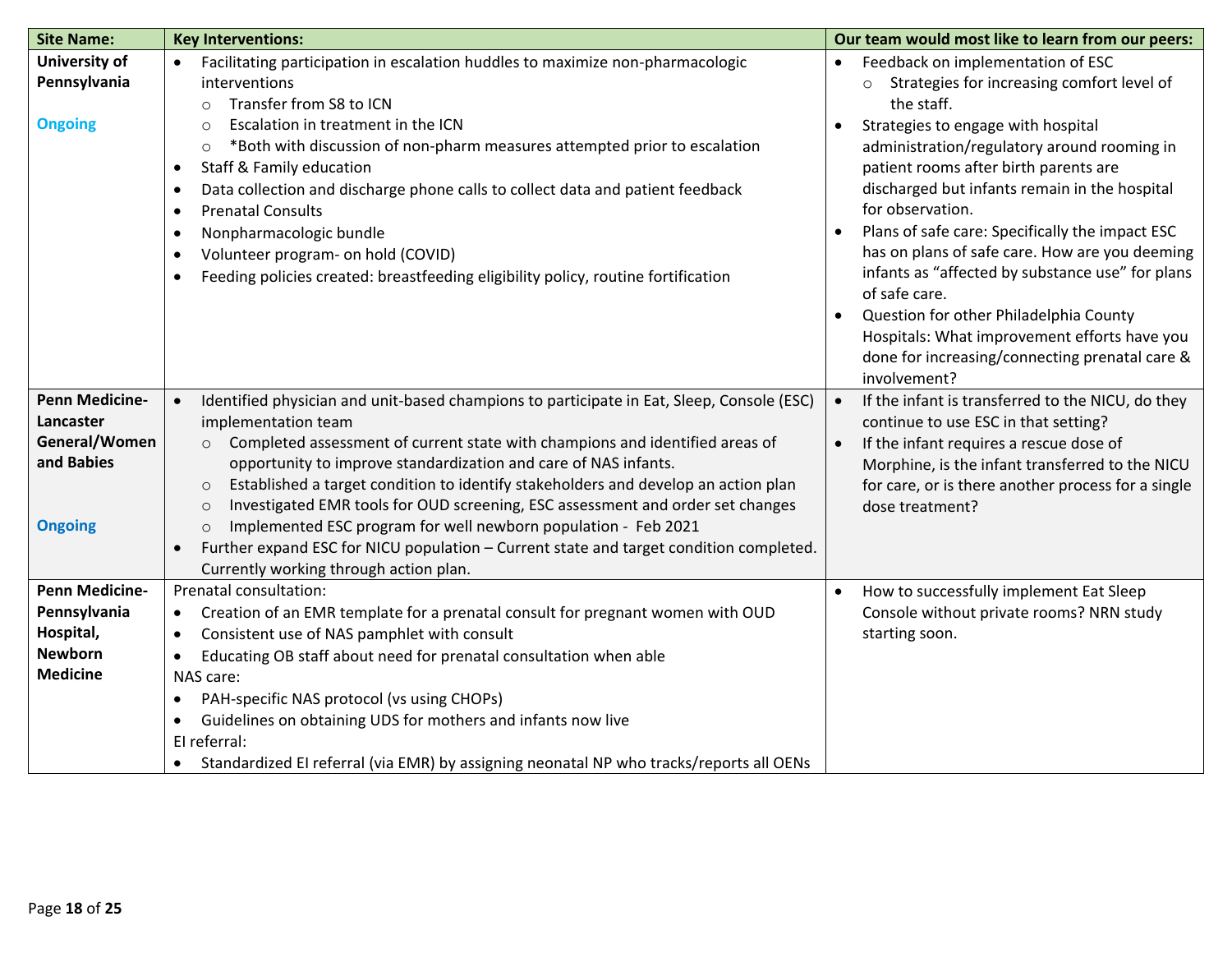| <b>Site Name:</b>      | <b>Key Interventions:</b>                                                                          | Our team would most like to learn from our peers: |
|------------------------|----------------------------------------------------------------------------------------------------|---------------------------------------------------|
| <b>Penn State</b>      | Universal collection of meconium at delivery or transfer<br>$\bullet$                              | Does your hospital use a standardized             |
| <b>Health-Hershey</b>  | Cerner (EHR) order and task created<br>$\bullet$                                                   | screening protocol to determine which babies      |
| <b>Medical Center</b>  | Store refrigerated specimen for 7 days                                                             | will require toxicology testing?                  |
| & Children's           | Collection and storage of umbilical cord tissue for preterm infants <35 weeks- In<br>$\bullet$     | What is your screening criteria?<br>$\circ$       |
| Hospital               | Progress                                                                                           |                                                   |
| <b>Completing</b>      |                                                                                                    |                                                   |
| St. Luke's             | Working with IT to create an EPIC report to accurately identify any babies with NAS &              |                                                   |
| <b>University</b>      | who are affected by OUD                                                                            |                                                   |
| <b>Health Network</b>  | PA PQC core team: working on completing the required NAS education to build<br>$\bullet$           |                                                   |
|                        | competence & consistency within our NAS scoring throughout the network                             |                                                   |
| <b>Temple</b>          | Education to Moms pre/post delivery<br>$\bullet$                                                   |                                                   |
| <b>University</b>      | Getting OUD screening into EPIC<br>$\bullet$                                                       |                                                   |
| Hospital               | Teaching for Eat, Sleep, Console approach available on Healthstream<br>$\bullet$                   |                                                   |
|                        | <b>Created Nesting Room protocol</b><br>$\bullet$                                                  |                                                   |
| <b>Thomas</b>          | <b>Improve Parental and Staff Education</b>                                                        |                                                   |
| Jefferson              | ICN nurses to treatment program for education sessions<br>$\bullet$                                |                                                   |
| <b>University</b>      | Educational materials and provider education at OB clinic<br>$\bullet$                             |                                                   |
| <b>Hospital-Center</b> | Breast feeding education during methadone/buprenorphine stabilization hospitalization<br>$\bullet$ |                                                   |
| <b>City (Intensive</b> | Standardized prenatal neonatology consult<br>$\bullet$                                             |                                                   |
| <b>Care Nursery</b>    | <b>Improve Breast Pump Access</b>                                                                  |                                                   |
| /Well Baby             | Coordinating with WIC<br>$\bullet$                                                                 |                                                   |
| Nursery)               | Standardized process with post-partum and case management<br>$\bullet$                             |                                                   |
|                        | Improve Treatment Program Involvement in supporting breast feeding                                 |                                                   |
|                        | Working with new management to<br>$\bullet$                                                        |                                                   |
|                        | improve maternal access from inpatient treatment to hospital<br>$\bullet$                          |                                                   |
|                        | Create pumping and milk storage space<br>$\bullet$                                                 |                                                   |
|                        | Support leaving sessions to pump<br>$\bullet$                                                      |                                                   |
|                        | Improve breast feeding support while in hospital                                                   |                                                   |
|                        | Improving lactation consultant access<br>٠                                                         |                                                   |
|                        | Support skin-to-skin in NICU<br>$\bullet$                                                          |                                                   |
|                        | Encourage early breast feeding in DR, upon post-partum arrival<br>$\bullet$                        |                                                   |
| <b>Tower Health-</b>   | Implement "Eat Sleep Console" program on Specialty care unit. (Moms will room-in with<br>$\bullet$ |                                                   |
| <b>Reading</b>         | newborns.) Transfer family to pediatrics when mother is discharged.                                |                                                   |
| Hospital               | Staff education, music therapy, cuddlers, OT, patient/family education, community                  |                                                   |
|                        | education                                                                                          |                                                   |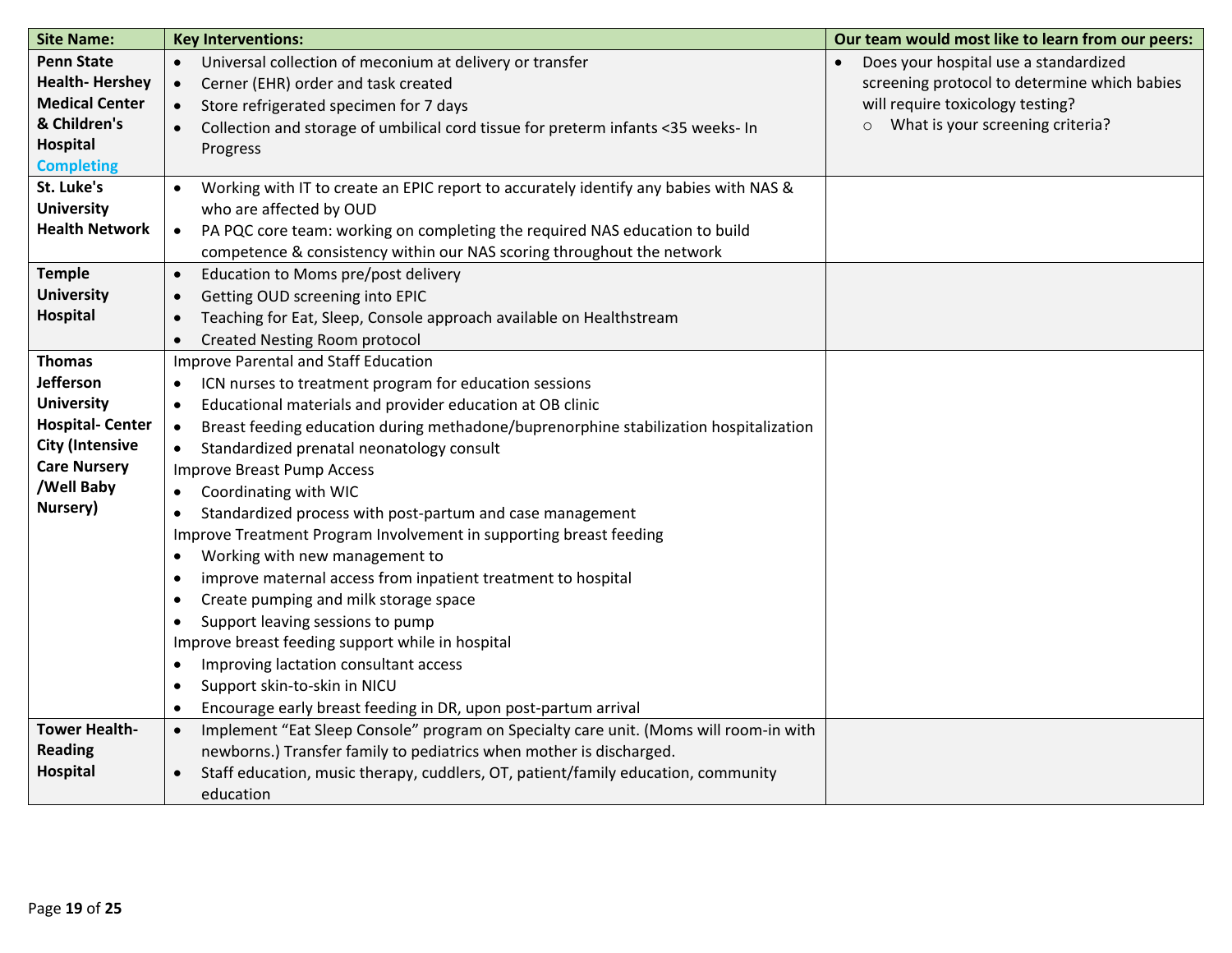| <b>Site Name:</b>     | <b>Key Interventions:</b>                                                                        | Our team would most like to learn from our peers: |
|-----------------------|--------------------------------------------------------------------------------------------------|---------------------------------------------------|
| <b>UPMC Womens</b>    | Access:                                                                                          | How you can best implement Eat, Sleep,            |
| <b>Health Service</b> | Maternal medical support to prevent withdrawal during pregnancy<br>$\bullet$                     | Console when baby requires medication             |
| Line                  | Provide regular prenatal and other medical appointments<br>$\bullet$                             | therapy? Though we are working on a plan for      |
|                       | Prevention:                                                                                      | babies to receive treatment while in the PPU      |
|                       | Minimize fetal exposure to illicit substances<br>٠                                               | with the addition of Level II NICU beds.          |
|                       | Engage mother as a leader in her recovery<br>٠                                                   |                                                   |
|                       | Response:                                                                                        |                                                   |
|                       | Parent Partnership Unit (PPU)<br>$\circ$                                                         |                                                   |
|                       | Eat, Sleep, Console (ESC) implemented and continuing to spread across system                     |                                                   |
|                       | Implemented ESC and developed a PPU model at Altoona                                             |                                                   |
|                       | Developing a service line SUD Committee with membership consisting of                            |                                                   |
|                       | representatives from each hospital for Plans of Safe Care.                                       |                                                   |
|                       | Created a NOWs Brochure for Prenatal offices and hospitals to provide patients                   |                                                   |
|                       | with education about the condition in effort that parents are prepared to stay                   |                                                   |
|                       | and provide that non-pharm care to the infant.                                                   |                                                   |
|                       | Magee is expanding the PPU to 6, Level II NICU beds so that babies that require                  |                                                   |
|                       | medication can stay with the mothers so that the non-pharm care can be                           |                                                   |
|                       | provided without interruption by the mother.                                                     |                                                   |
|                       | Reporting:<br>$\bullet$                                                                          |                                                   |
|                       | Pa DOH of all NAS occurrences                                                                    |                                                   |
|                       | Internal leadership and appropriate committees e.g., NICU<br>$\circ$                             |                                                   |
| <b>UPMC Womens</b>    | Parental Presence/Caregiver/Cuddler Presence                                                     |                                                   |
| <b>Health Service</b> |                                                                                                  |                                                   |
| Line-Altoona          | Reinforce or Increase:                                                                           |                                                   |
|                       | Rooming-in<br>$\bullet$                                                                          |                                                   |
| <b>Ongoing</b>        | Parental presence                                                                                |                                                   |
|                       | Skin to skin<br>$\bullet$                                                                        |                                                   |
|                       | Holding<br>$\bullet$                                                                             |                                                   |
|                       | Swaddling<br>$\bullet$                                                                           |                                                   |
|                       | Optimal feeding<br>$\bullet$                                                                     |                                                   |
|                       | Quiet environment<br>$\bullet$                                                                   |                                                   |
|                       | Limit visitors<br>$\bullet$                                                                      |                                                   |
|                       | Education classes on hold due to pandemic.<br>$\bullet$                                          |                                                   |
|                       | Parents prepared to stay and administer the non-pharm care-though we recently<br>$\bullet$       |                                                   |
|                       | created a nice brochure for prenatal offices to provide patients so that they can be             |                                                   |
|                       | prepared to stay and care for baby.                                                              |                                                   |
|                       | Shared ordering information on NOWS brochure with all prenatal offices and hospital<br>$\bullet$ |                                                   |
|                       | sites at various local site meetings                                                             |                                                   |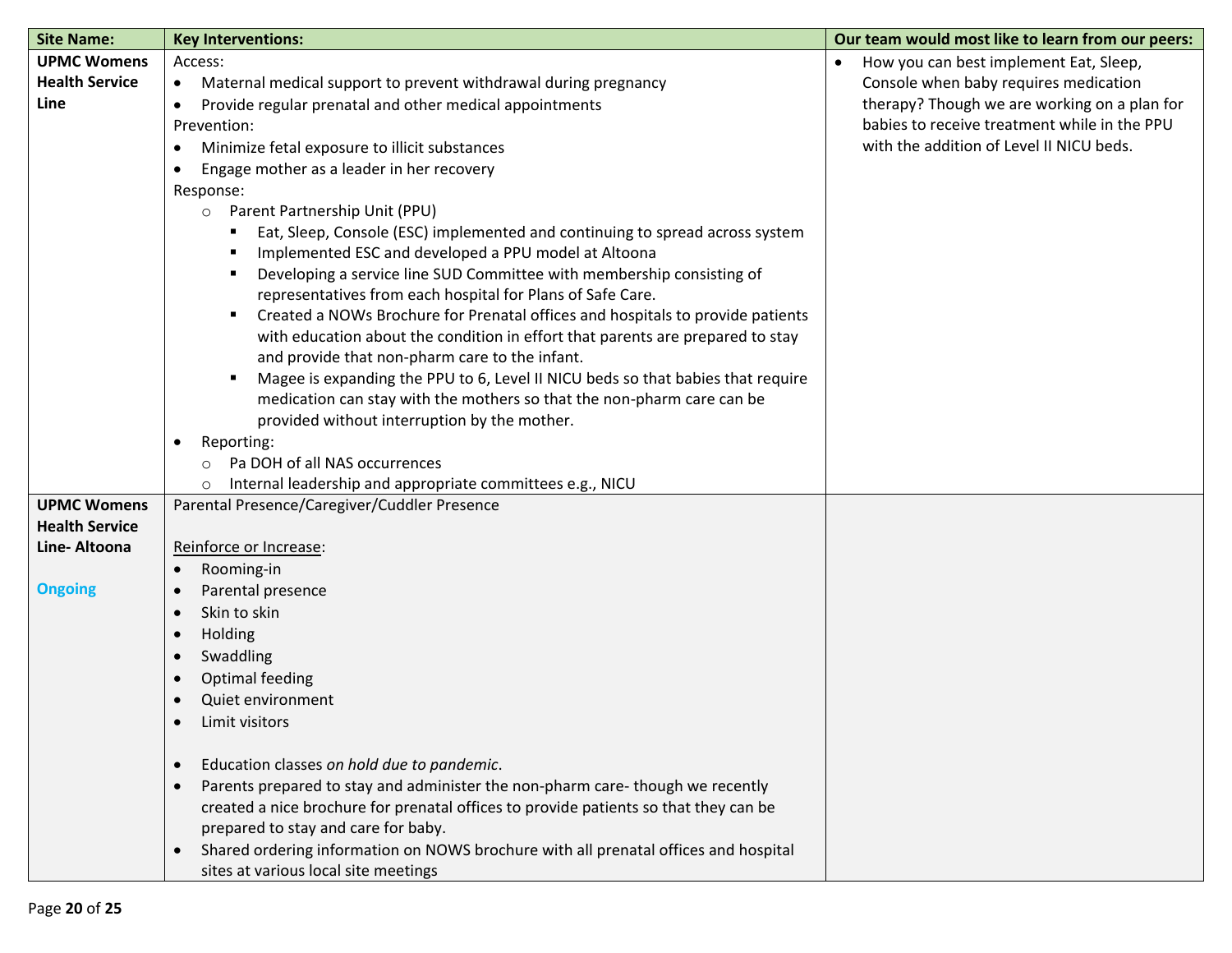| <b>Site Name:</b>     | <b>Key Interventions:</b>                                                                        | Our team would most like to learn from our peers: |
|-----------------------|--------------------------------------------------------------------------------------------------|---------------------------------------------------|
| <b>UPMC Womens</b>    | Parental Presence/Caregiver/Cuddler Presence                                                     |                                                   |
| <b>Health Service</b> |                                                                                                  |                                                   |
| <b>Line-Cole</b>      | Reinforce or Increase:                                                                           |                                                   |
|                       | Rooming-in<br>٠                                                                                  |                                                   |
| <b>Ongoing</b>        | Parental presence<br>٠                                                                           |                                                   |
|                       | Skin to skin                                                                                     |                                                   |
|                       | Holding<br>٠                                                                                     |                                                   |
|                       | Swaddling                                                                                        |                                                   |
|                       | Optimal feeding                                                                                  |                                                   |
|                       | Quiet environment<br>٠                                                                           |                                                   |
|                       | Limit visitors<br>٠                                                                              |                                                   |
|                       |                                                                                                  |                                                   |
|                       | Education classes on hold due to pandemic.<br>٠                                                  |                                                   |
|                       | Parents prepared to stay and administer the non-pharm care-though we recently<br>٠               |                                                   |
|                       | created a nice brochure for prenatal offices to provide patients so that they can be             |                                                   |
|                       | prepared to stay and care for baby.                                                              |                                                   |
|                       | Shared ordering information on NOWS brochure with all prenatal offices and hospital<br>$\bullet$ |                                                   |
|                       | sites at various local site meetings                                                             |                                                   |
| <b>UPMC Womens</b>    | Parental Presence/Caregiver/Cuddler Presence                                                     |                                                   |
| <b>Health Service</b> |                                                                                                  |                                                   |
| Line-Hamot            | Reinforce or Increase:                                                                           |                                                   |
|                       | Rooming-in<br>$\bullet$                                                                          |                                                   |
| <b>Ongoing</b>        | Parental presence<br>$\bullet$                                                                   |                                                   |
|                       | Skin to skin<br>$\bullet$                                                                        |                                                   |
|                       | Holding<br>$\bullet$                                                                             |                                                   |
|                       | Swaddling                                                                                        |                                                   |
|                       | Optimal feeding<br>$\bullet$                                                                     |                                                   |
|                       | Quiet environment                                                                                |                                                   |
|                       | Limit visitors<br>$\bullet$                                                                      |                                                   |
|                       | Education classes on hold due to pandemic.<br>$\bullet$                                          |                                                   |
|                       | Parents prepared to stay and administer the non-pharm care-though we recently                    |                                                   |
|                       | created a nice brochure for prenatal offices to provide patients so that they can be             |                                                   |
|                       | prepared to stay and care for baby.                                                              |                                                   |
|                       | Shared ordering information on NOWS brochure with all prenatal offices and hospital<br>$\bullet$ |                                                   |
|                       | sites at various local site meetings                                                             |                                                   |
| <b>UPMC Womens</b>    | Parental Presence/Caregiver/Cuddler Presence                                                     |                                                   |
| <b>Health Service</b> |                                                                                                  |                                                   |
| Line-Horizon          | Reinforce or Increase:                                                                           |                                                   |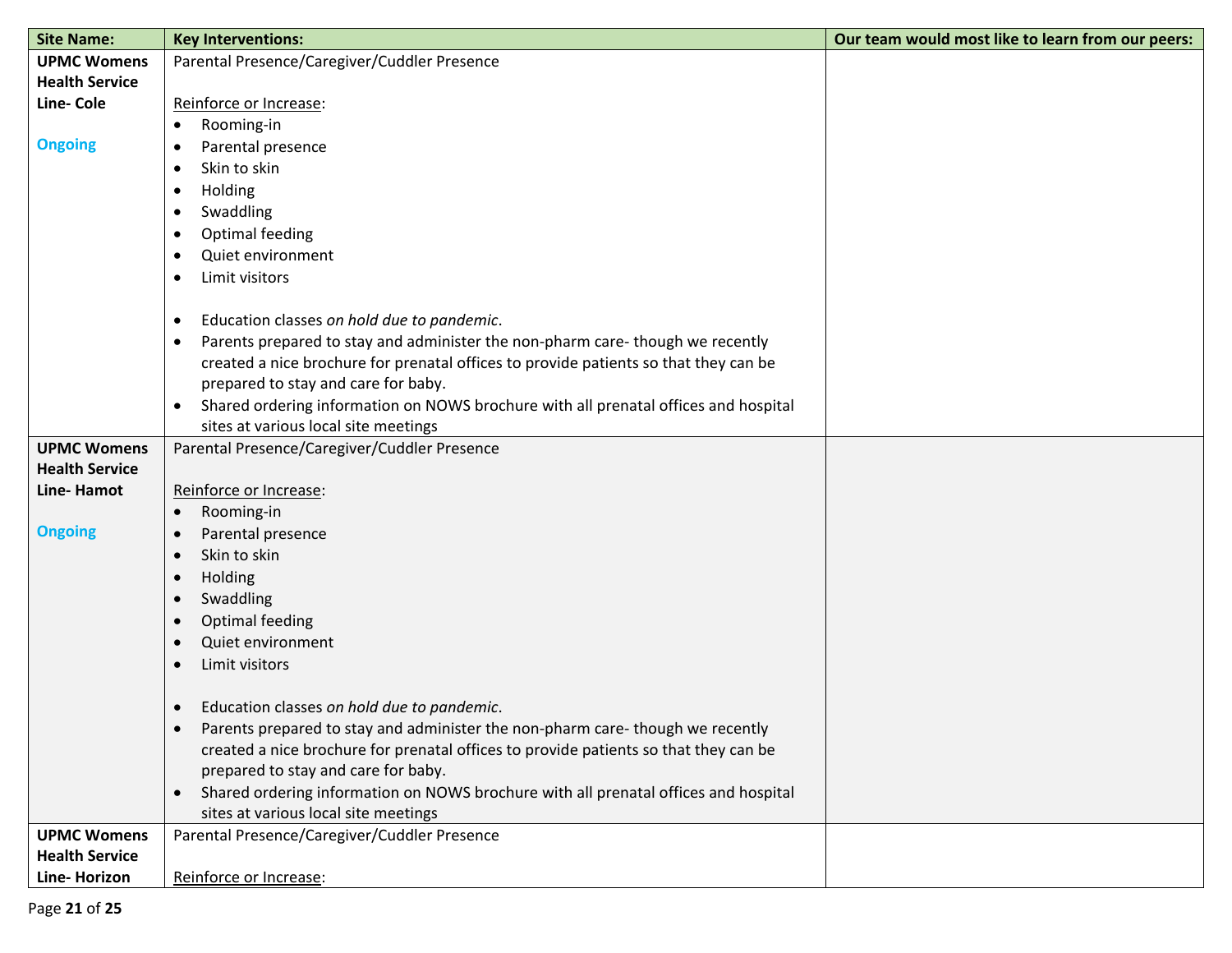| <b>Site Name:</b>     | <b>Key Interventions:</b>                                                                        | Our team would most like to learn from our peers: |
|-----------------------|--------------------------------------------------------------------------------------------------|---------------------------------------------------|
|                       | Rooming-in<br>$\bullet$                                                                          |                                                   |
| <b>Ongoing</b>        | Parental presence<br>$\bullet$                                                                   |                                                   |
|                       | Skin to skin<br>$\bullet$                                                                        |                                                   |
|                       | Holding<br>$\bullet$                                                                             |                                                   |
|                       | Swaddling<br>$\bullet$                                                                           |                                                   |
|                       | Optimal feeding<br>$\bullet$                                                                     |                                                   |
|                       | Quiet environment<br>$\bullet$                                                                   |                                                   |
|                       | Limit visitors<br>$\bullet$                                                                      |                                                   |
|                       |                                                                                                  |                                                   |
|                       | Education classes on hold due to pandemic.<br>$\bullet$                                          |                                                   |
|                       | Parents prepared to stay and administer the non-pharm care-though we recently<br>$\bullet$       |                                                   |
|                       | created a nice brochure for prenatal offices to provide patients so that they can be             |                                                   |
|                       | prepared to stay and care for baby.                                                              |                                                   |
|                       | Shared ordering information on NOWS brochure with all prenatal offices and hospital<br>$\bullet$ |                                                   |
|                       | sites at various local site meetings                                                             |                                                   |
| <b>UPMC Womens</b>    | Parental Presence/Caregiver/Cuddler Presence                                                     |                                                   |
| <b>Health Service</b> |                                                                                                  |                                                   |
| <b>Line-Magee</b>     | Reinforce or Increase:                                                                           |                                                   |
|                       | Rooming-in<br>$\bullet$                                                                          |                                                   |
| <b>Ongoing</b>        | Parental presence<br>$\bullet$                                                                   |                                                   |
|                       | Skin to skin<br>$\bullet$                                                                        |                                                   |
|                       | Holding<br>$\bullet$                                                                             |                                                   |
|                       | Swaddling<br>$\bullet$                                                                           |                                                   |
|                       | Optimal feeding<br>$\bullet$                                                                     |                                                   |
|                       | Quiet environment<br>$\bullet$                                                                   |                                                   |
|                       | Limit visitors<br>$\bullet$                                                                      |                                                   |
|                       | Education classes on hold due to pandemic.<br>$\bullet$                                          |                                                   |
|                       | Parents prepared to stay and administer the non-pharm care-though we recently<br>$\bullet$       |                                                   |
|                       | created a nice brochure for prenatal offices to provide patients so that they can be             |                                                   |
|                       | prepared to stay and care for baby.                                                              |                                                   |
|                       | Shared ordering information on NOWS brochure with all prenatal offices and hospital              |                                                   |
|                       | sites at various local site meetings                                                             |                                                   |
| <b>UPMC Womens</b>    | Parental Presence/Caregiver/Cuddler Presence                                                     |                                                   |
| <b>Health Service</b> |                                                                                                  |                                                   |
| <b>Line-Northwest</b> | Reinforce or Increase:                                                                           |                                                   |
|                       | Rooming-in<br>$\bullet$                                                                          |                                                   |
| <b>Ongoing</b>        | Parental presence<br>$\bullet$                                                                   |                                                   |
|                       | Skin to skin<br>$\bullet$                                                                        |                                                   |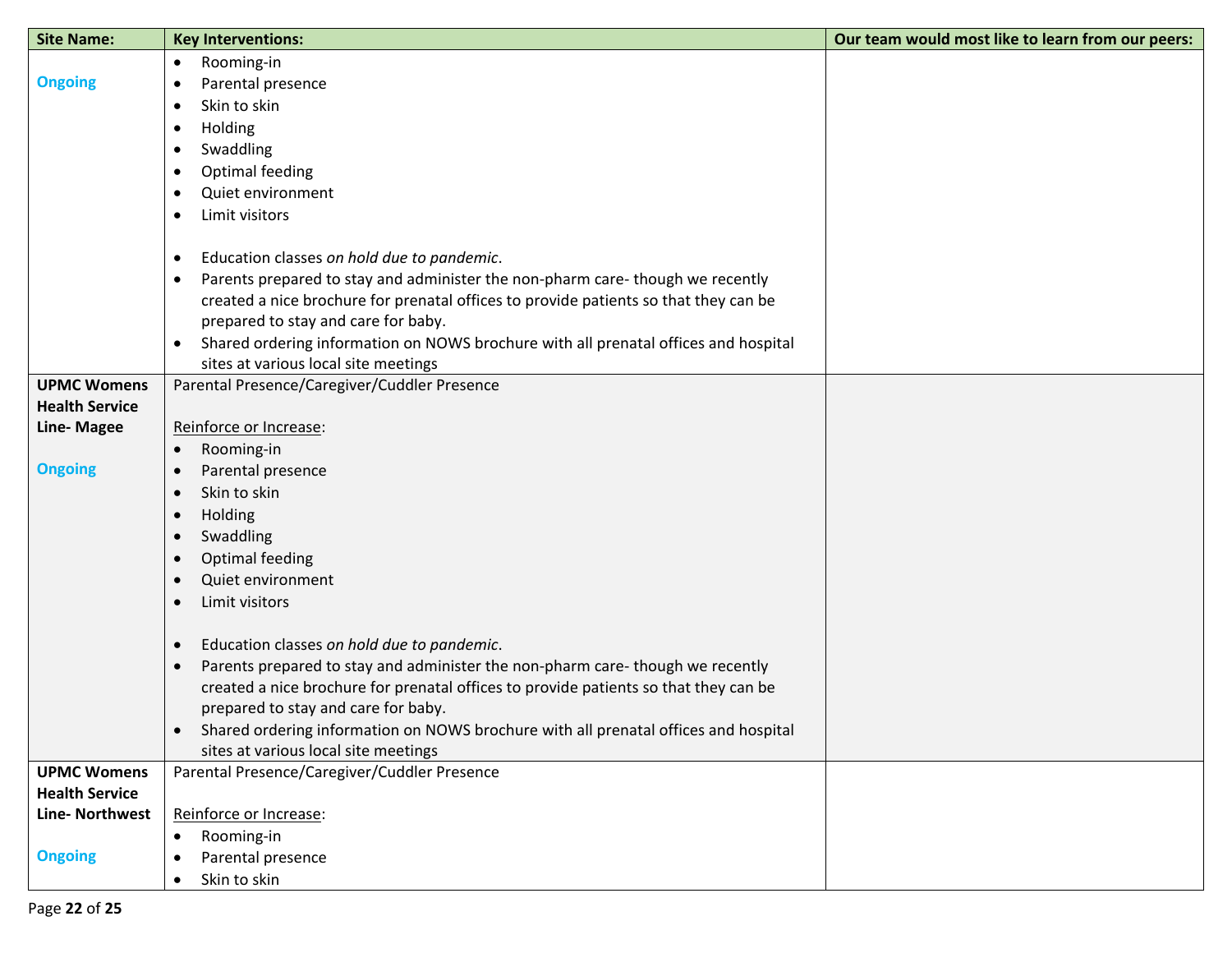| <b>Site Name:</b> | <b>Key Interventions:</b>                                                                                                                                                                                                 | Our team would most like to learn from our peers: |
|-------------------|---------------------------------------------------------------------------------------------------------------------------------------------------------------------------------------------------------------------------|---------------------------------------------------|
|                   | Holding                                                                                                                                                                                                                   |                                                   |
|                   | Swaddling<br>$\bullet$                                                                                                                                                                                                    |                                                   |
|                   | Optimal feeding<br>$\bullet$                                                                                                                                                                                              |                                                   |
|                   | Quiet environment<br>$\bullet$                                                                                                                                                                                            |                                                   |
|                   | Limit visitors<br>$\bullet$                                                                                                                                                                                               |                                                   |
|                   | Education classes on hold due to pandemic.<br>$\bullet$                                                                                                                                                                   |                                                   |
|                   | Parents prepared to stay and administer the non-pharm care-though we recently<br>$\bullet$<br>created a nice brochure for prenatal offices to provide patients so that they can be<br>prepared to stay and care for baby. |                                                   |
|                   | Shared ordering information on NOWS brochure with all prenatal offices and hospital<br>sites at various local site meetings                                                                                               |                                                   |

### **Maternal Mortality: Hemorrhage**

| Site Name:              | <b>Key Interventions:</b>                                                           | Our team would most like to learn from our peers: |
|-------------------------|-------------------------------------------------------------------------------------|---------------------------------------------------|
| <b>Einstein Medical</b> | Change in workflow for providers and nursing staff                                  |                                                   |
| <b>Center</b>           | Solution – educational plan developed for provider and nursing staff (January 2021) |                                                   |
| Philadelphia            | PPH Scoring in AeCIS                                                                |                                                   |
|                         | Solution - Cerner working with CMQCC to standardize scoring for risk tool based on  |                                                   |
|                         | AWHONN project (Jan. 2021)                                                          |                                                   |
| Jefferson Health-       | Upgrade to EMR allows PPH calculation tool to flow directly into Delivery Summary   |                                                   |
| <b>Thomas</b>           | Collect data to determine predictability of PPH score<br>٠                          |                                                   |
| <b>Jefferson</b>        | Hemorrhage supplies added to delivery cart for remote deliveries (ICU)<br>$\bullet$ |                                                   |
| <b>University</b>       | Assign K2 antepartum hemorrhage module                                              |                                                   |
| Hospital                |                                                                                     |                                                   |
| <b>Penn Medicine-</b>   | Code OB Emergency Response Developed                                                | What strategies are being used to prevent         |
| <b>Chester County</b>   | Hemorrhage Carts on Labor & Delivery and Mother/Baby                                | postpartum hemorrhage from occurring?             |
| Hospital                | OB Emergency Cards                                                                  |                                                   |
|                         | <b>Interdisciplinary Simulations</b>                                                |                                                   |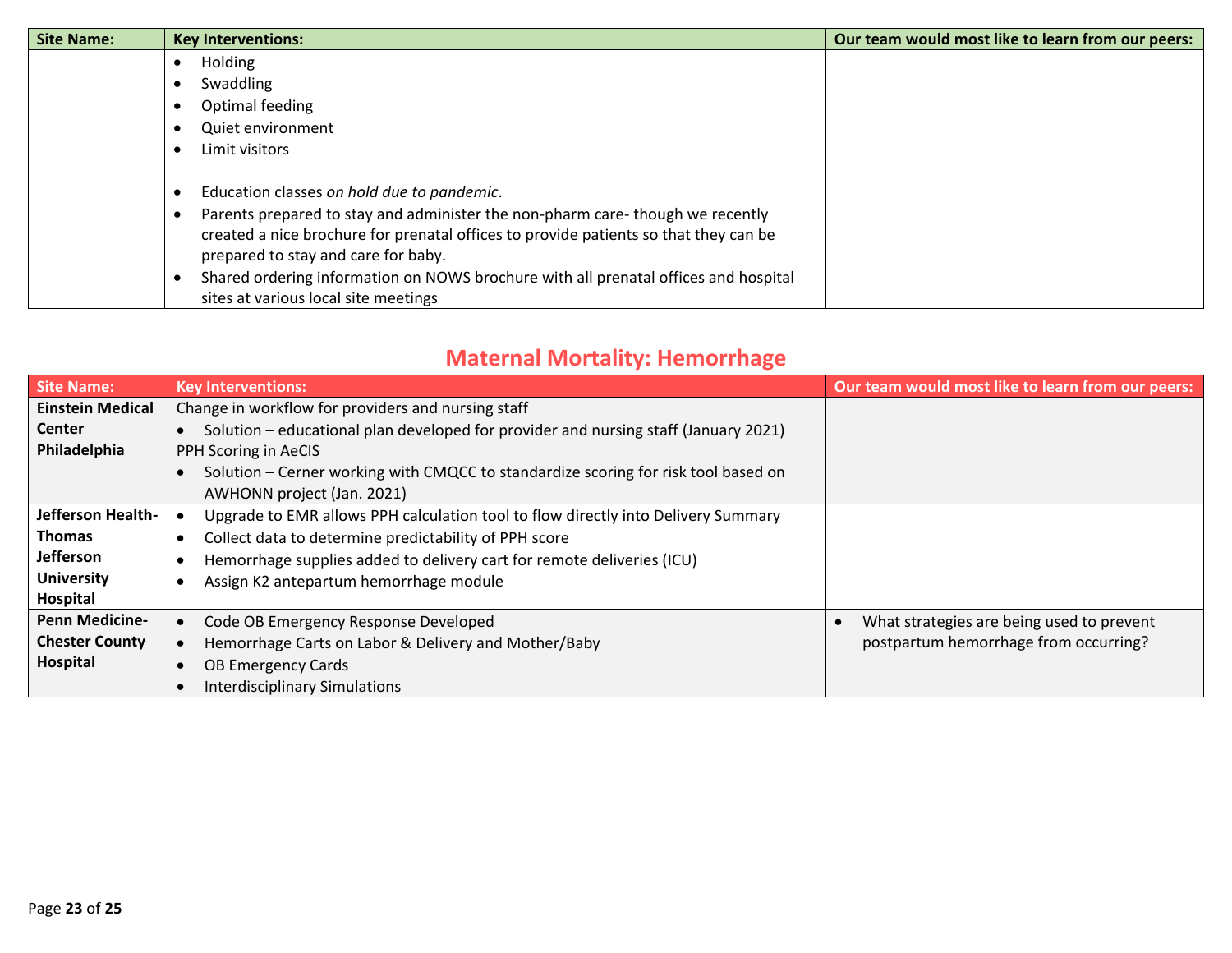| <b>Site Name:</b>       | <b>Key Interventions:</b>                                                                              | Our team would most like to learn from our peers: |
|-------------------------|--------------------------------------------------------------------------------------------------------|---------------------------------------------------|
| <b>Penn Medicine-</b>   | Train champions to facilitate QBL process                                                              | Have you developed standard interventions for     |
| Lancaster               | Feedback and process recommendations for clinical workflow<br>$\circ$                                  | care based on QBL values? If so, are you using    |
| General/Women           | Communication/Education with teams<br>$\circ$                                                          | a stage-based approach? (Ex. Stage 1 for QBL      |
| and Babies              | Implemented EMR tool for PPH risk assessment (12/2/19)<br>$\bullet$                                    | >500 mL for vaginal delivery)                     |
|                         | Inventory tools/equipment required for QBL process<br>$\bullet$                                        | Have you successfully implemented ongoing         |
| <b>Ongoing</b>          | Additional scale obtained for L&D<br>$\circ$                                                           | cumulative QBL during cesarean deliveries,        |
|                         | Implemented QBL with EMR calculator for high-risk patients (2/12/20)<br>٠                              | rather than a calculation of QBL at the end of    |
|                         | Expanded QBL process to all vaginal delivery patients (7/27/20)<br>$\circ$                             | cesarean case?                                    |
|                         | Expand QBL process to include cesarean deliveries (1/21)<br>$\circ$                                    |                                                   |
|                         | Current QBL process reviewed, and a new and improved process was trialed by our<br>$\circ$             |                                                   |
|                         | L&D team. Implementation of new process planned for 4/5/21.                                            |                                                   |
|                         | Currently developing standard response interventions based on QBL values<br>$\circ$                    |                                                   |
|                         | Order set changes approved by OBGYN Care Management team<br>$\bullet$                                  |                                                   |
|                         | Established a method for reporting and determining baseline data<br>$\bullet$                          |                                                   |
|                         | OB Vaginal & Cesarean PPH reports built in EMR<br>$\circ$                                              |                                                   |
|                         | Blood utilization and uterotonic usage reports<br>$\circ$                                              |                                                   |
|                         | QBL report<br>$\circ$                                                                                  |                                                   |
| <b>Penn Medicine-</b>   | We implemented a comprehensive Code Crimson policy that includes 3 levels of                           |                                                   |
| Pennsylvania            | hemorrhage with specific assessments, actions, and checklists for each.                                |                                                   |
| Hospital                | We made significant improvements to our QBL calculator and created a dashboard to                      |                                                   |
|                         | measure our progress.                                                                                  |                                                   |
|                         | We educated all nurses and providers working in L&D or Mother Baby and had drills<br>$\bullet$         |                                                   |
|                         | prior to implementation. A debrief occurs after each event.                                            |                                                   |
| <b>Penn State</b>       | Assessment by provider using an evidence- based tool.<br>$\bullet$                                     |                                                   |
| <b>Health-Hershey</b>   | Risk Assessment score placed in EMR and on electronic Chalkboard.<br>$\bullet$                         |                                                   |
| <b>Medical Center</b>   | Postpartum Hemorrhage kit with emergency medications present at every delivery.<br>$\bullet$           |                                                   |
| & Children's            | Postpartum Hemorrhage Cart containing guidelines for actions & emergency supplies                      |                                                   |
| Hospital                | immediately available.                                                                                 |                                                   |
|                         | Simulation exercises are ongoing.<br>$\bullet$                                                         |                                                   |
| <b>Temple</b>           | Risk assessment for every patient<br>$\bullet$                                                         |                                                   |
| <b>University</b>       | Implement the hemorrhage protocol (everything will be consistent)<br>$\bullet$                         |                                                   |
| <b>Hospital</b>         | Hemorrhage cart (virtual)                                                                              |                                                   |
|                         | <b>Running Drills</b><br>$\bullet$                                                                     |                                                   |
|                         | Cultural diversity training<br>$\bullet$                                                               |                                                   |
|                         | Pain Management protocol<br>$\bullet$                                                                  |                                                   |
| <b>Tower Health-</b>    | Create standard for prenatal identification of high-risk patients, quantitative blood loss,            |                                                   |
| <b>Reading Hospital</b> | and early interventions                                                                                |                                                   |
|                         | All nurses, providers attend yearly sim. QBL roll-out scheduled for 3/7/20; Sims - yearly<br>$\bullet$ |                                                   |
|                         | Policy / protocol in place and communicated by 7/1/20<br>$\bullet$                                     |                                                   |